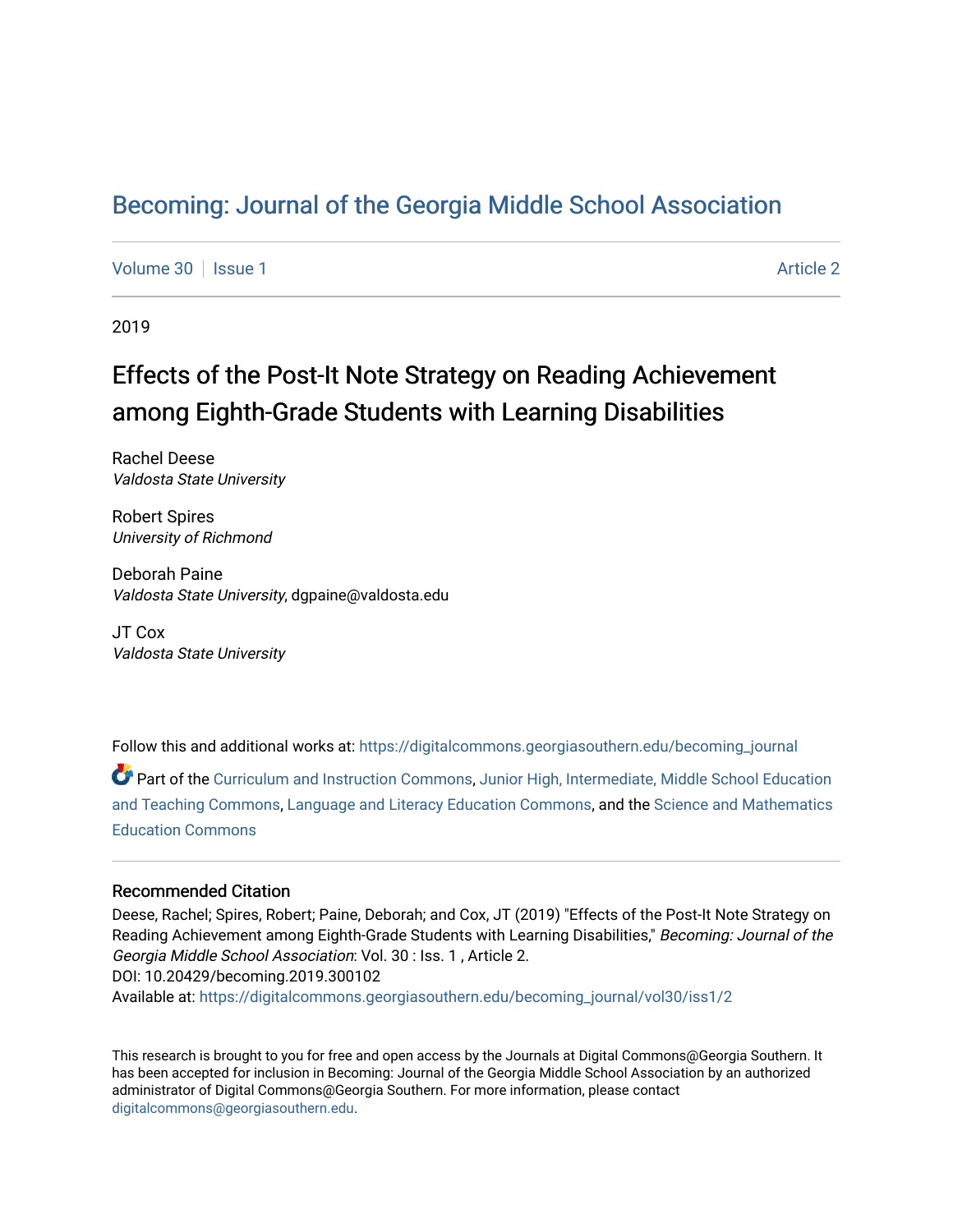## **Effects of the Post-It Note Strategy on Reading Achievement among Eighth-Grade Studentswith Learning Disabilities**

Rachel Deese Valdosta State University

Robert Spires University of Richmond

Deborah Paine JT Cox Valdosta State University

#### Abstract

The purpose of this eight-week research study was to examine the effects of the post-it note intervention on achievement, attitudes, and engagement towards reading comprehension among eighth-grade students with learning disabilities. The participants (*N*=12) were enrolled in special education, reading class based on their Individualized Education Plans. The students engaged in the think-aloud strategy the first four weeks of the study, and they engaged in the post-it note intervention the second four weeks. Data were collected throughout the study on academic achievement, attitudes toward reading, and engagement. Field notes were collectedto analyze major themes of the study. When the data were analyzed, the mean increase fromthe post-it note intervention was higher than the think-aloud strategy at a statistically significant level  $(t(11)= -8.44, p<.001)$ . Data showed the students' attitudes toward reading and engagement improved when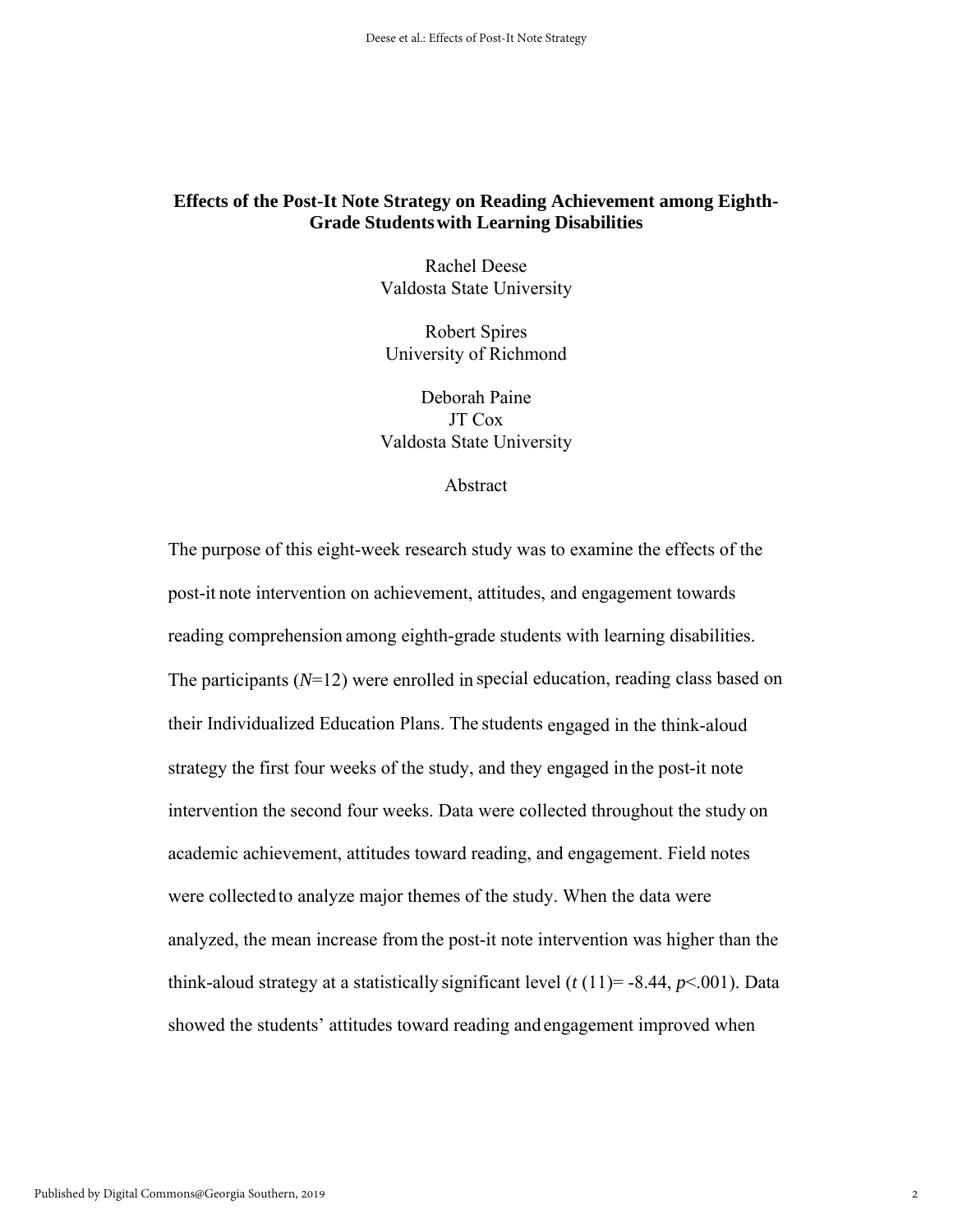they used the post-it note intervention compared to the think-aloud strategy.

 Reading comprehension is a skill that is necessary for students to master in order to contribute effectively to society (Williams & Ari, 2011). However, students may not be able to master this skill if they are passive readers (Hughes  $\&$ Parker-Katz, 2013). A passive readeris an individual who reads words within a text but does not analyze it for meaningful value (Foster, 2011). Conversely, students who are active readers participate with a text by analyzing it, questioning it, drawing conclusions from it, and making meaningful connections to it for a greater understanding and application (Harvey & Goudvis, 2013). The purpose of the quasi-experimental study was to determine the effects of active reading, specifically utilizing the post-it note strategy, on comprehension among eighthgrade students with learning disabilities.

## **Deficits or difficulties in reading comprehension: National data**

 The National Assessment of Educational Progress (NAEP) assesses students in fourth and eighth-grades every two years to determine their reading and math progress (2016). The results are reported on the Nation's Report Card and the data are aggregated in various ways. The students are placed into one of four categories based on their performance: below basic, basic, proficient, and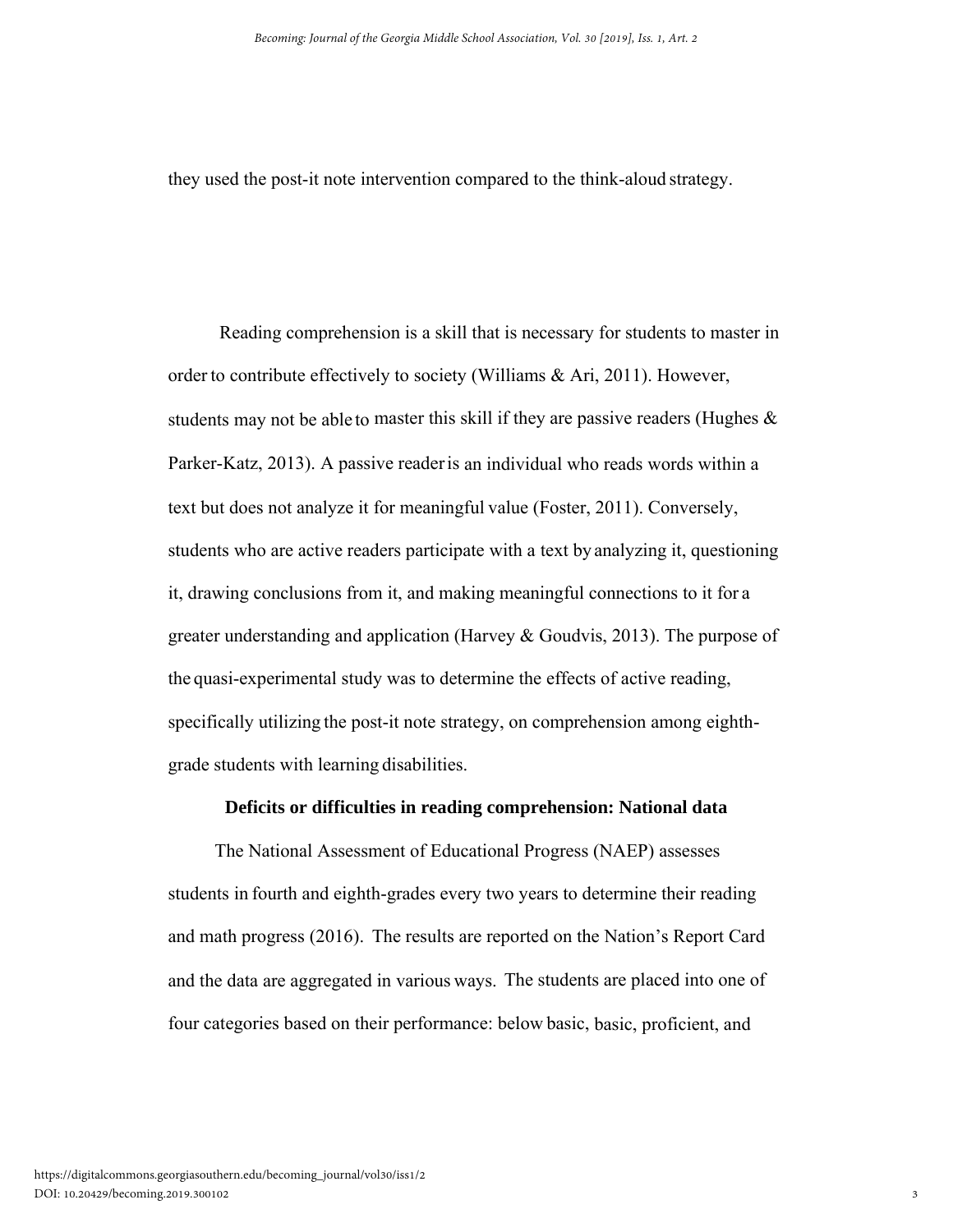advanced. According to the NAEP (2016), only 8% of eighth-grade students with learning disabilities (SWLD) scored proficient on the reading portion of the assessment administered in 2015 and none of them scored in the advanced category. The majority of eighth-grade SWLD scored in the below basic level for the reading assessmentwith 63% and 29% scored in the basic level. The National Assessment of Educational Progress data for eighth-grade SWLD show that those students are significantly struggling with reading comprehension.

#### **Deficits or difficulties in reading comprehension: Research School**

 According to the school improvement plan for the research site, 10% of the population was comprised of students with disabilities. In eighth-grade, there were 31 students with learning disabilities and 30 of those students had Individual Education Plan (IEP) goals addressed for increasing reading comprehension. Overall, the SWLD in the research school struggled with reading comprehension more than any other subject area. According to the research school's 2015 state testing data, 69% of SWLD scored in the beginning learner category, 28% scored in the developing learner category, 3% scored in the proficient learner category, and 0% scored in the distinguished learner category for reading. In comparison, only 11% of students without disabilities scored in the beginning learner category for reading. The achievement gap in reading between SWLD and non SWLD students was significant enough to be addressed in the form of a goal in the research site's school improvement plan.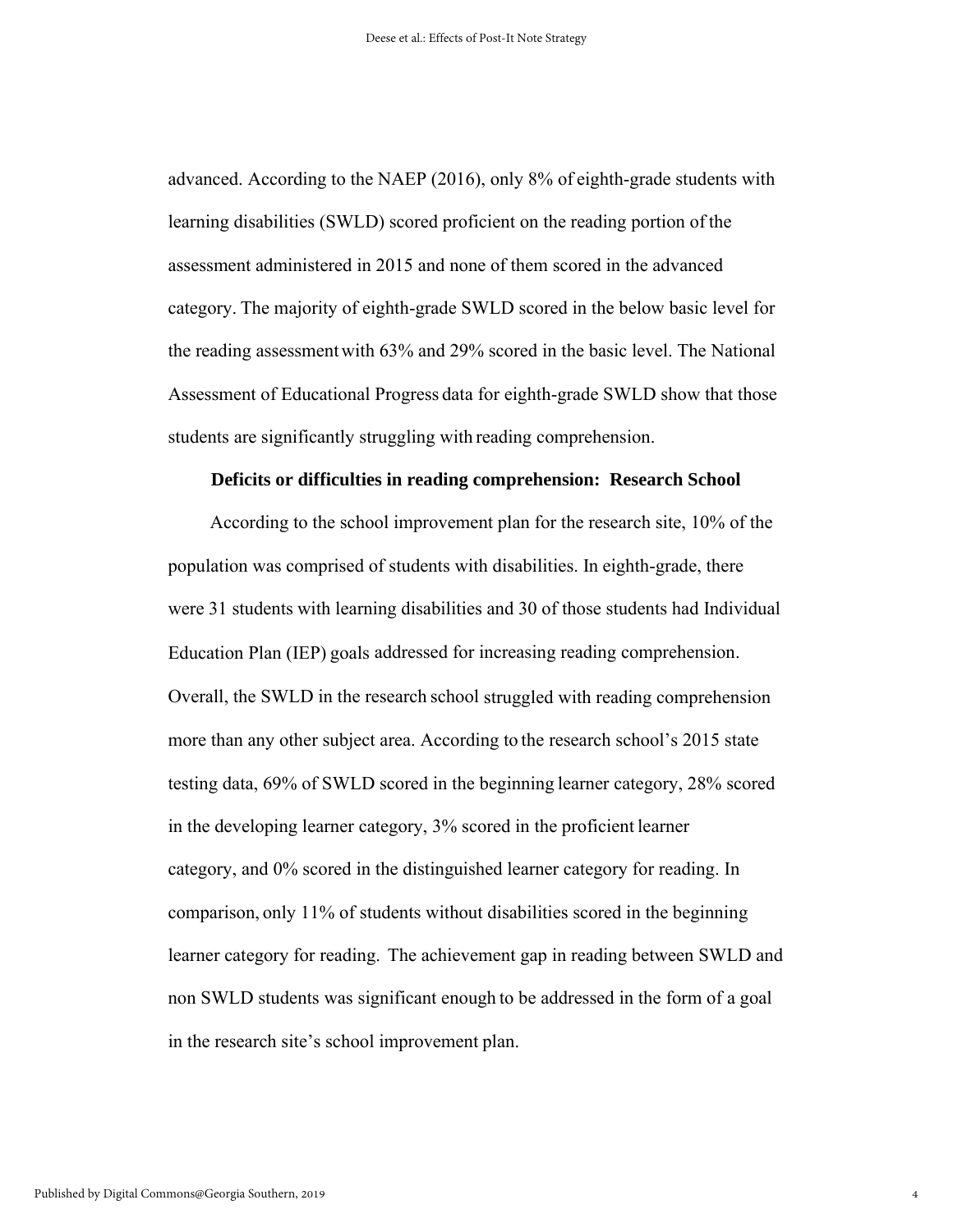# **Review of Literature**

Reading comprehension is an area in which students with learning disabilities continuously struggle (Hollenbeck, 2013; Hughes & Parker-Katz, 2013; Jitendra & Gajria, 2011; Kim, Linan-Thompson & Misquitta, 2012). Students with learning disabilities perceive and process information differently than students without learning disabilities (Hughes & Parker-Katz, 2013). Teaching SWLD explicit strategies to learn comprehension skills is vital because the students are not always able to glean the strategies through inferencing (Hughes & Parker-Katz, 2013; Jitendra & Gajria, 2011; Reed & Vaughn, 2012; & Wolff et al., 2013). Students should be actively engaged in reading in order to fully understand and analyze a text (Unrau& Quirk, 2014). Upon reviewing the literature, there was profound emphasis on motivation and engagement in regard to reading comprehension and reading comprehension strategies to utilize with SWLD.

## **Motivation and engagement for reading comprehension**

 Unrau and Quirk (2014) suggested that before teachers implement explicit comprehension strategies, teachers should evaluate students' motivation and engagement towards reading. The researchers found that motivation and engagement affect comprehension when students read passively or stop when a text is uninteresting. Wolff et al. (2013) agreed with Unrau and Quirk (2014) that motivational factors play a substantial role in reading comprehension, and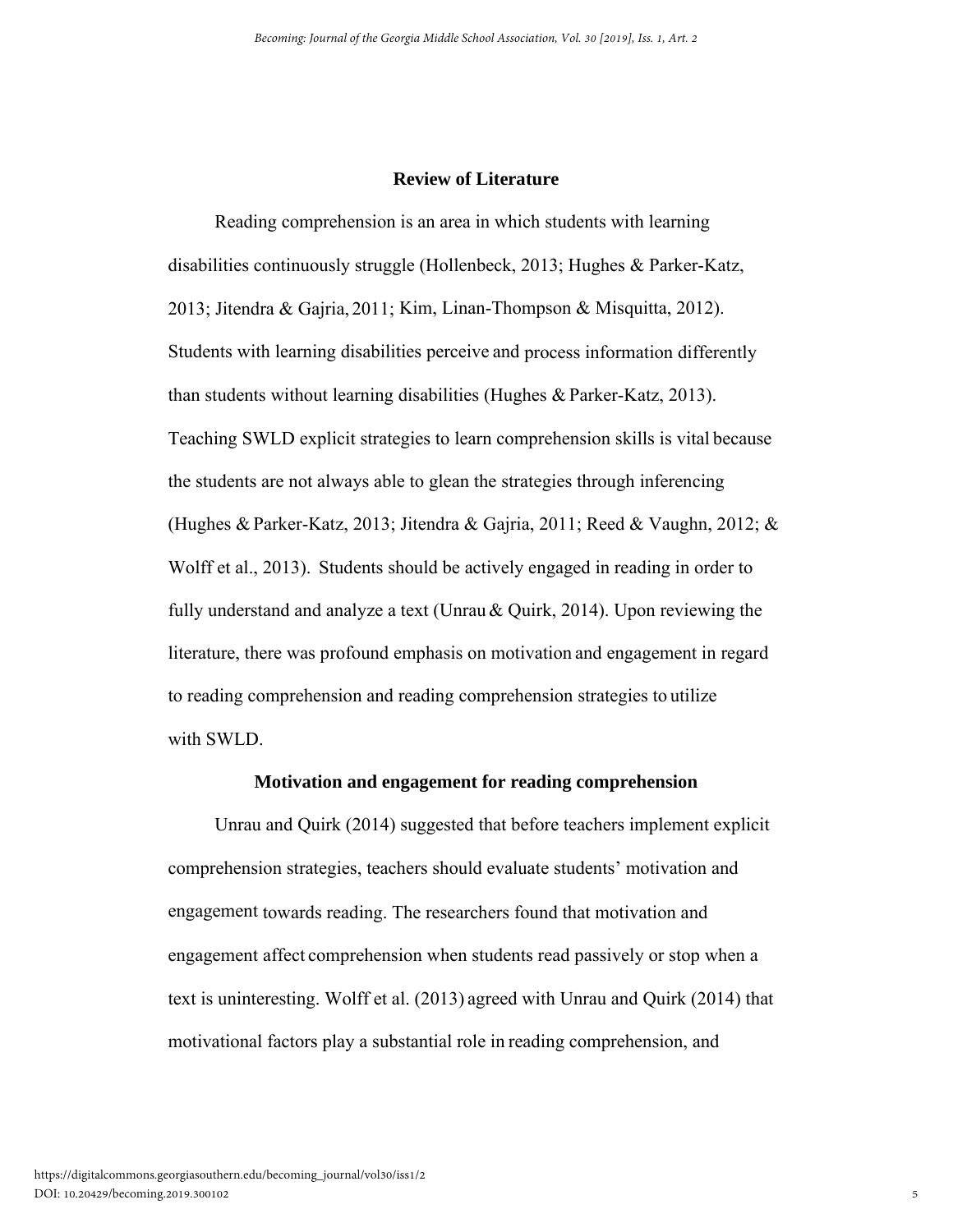furthermore Wolff et al. (2013) suggested that teachers use technology to motivate and engage students in the reading process. Fisher and Frey (2014) conducted a study to examine the effects of motivation on students when they were involved in an after-school intervention for reading comprehension. The intervention was based on close-reading techniques. The results of the study indicated that the students receiving the intervention came to the after-school program more frequently than the students who were not receiving the intervention and showed significant improvements in reading comprehension. Therefore, the researchers proved students should be actively engaged in reading tomake sufficient academic progress.

#### **Reading comprehension strategies**

After evaluating and addressing students' engagement and motivational issues, teachers should teach students avenues to glean meaning from texts they read and provide a framework on ways to do so (Finnegan & Mazin, 2016; Hollenbeck, 2013). Finnegan and Mazin (2016) and Jitendra, Burgess, and Gajria (2011) found that using graphic organizers is an effective instructional strategy for teaching SWLD to make meaningful connections to texts. Jitendra et al. (2011) suggested numerous strategies such as completing study guides, summarizing information, and questioning information to support and increase SWLD interactions with texts. Mahdavi and Tensfeldt (2013) explained that teaching students to use multiple modalities to grapple with a text is essential since all students learn in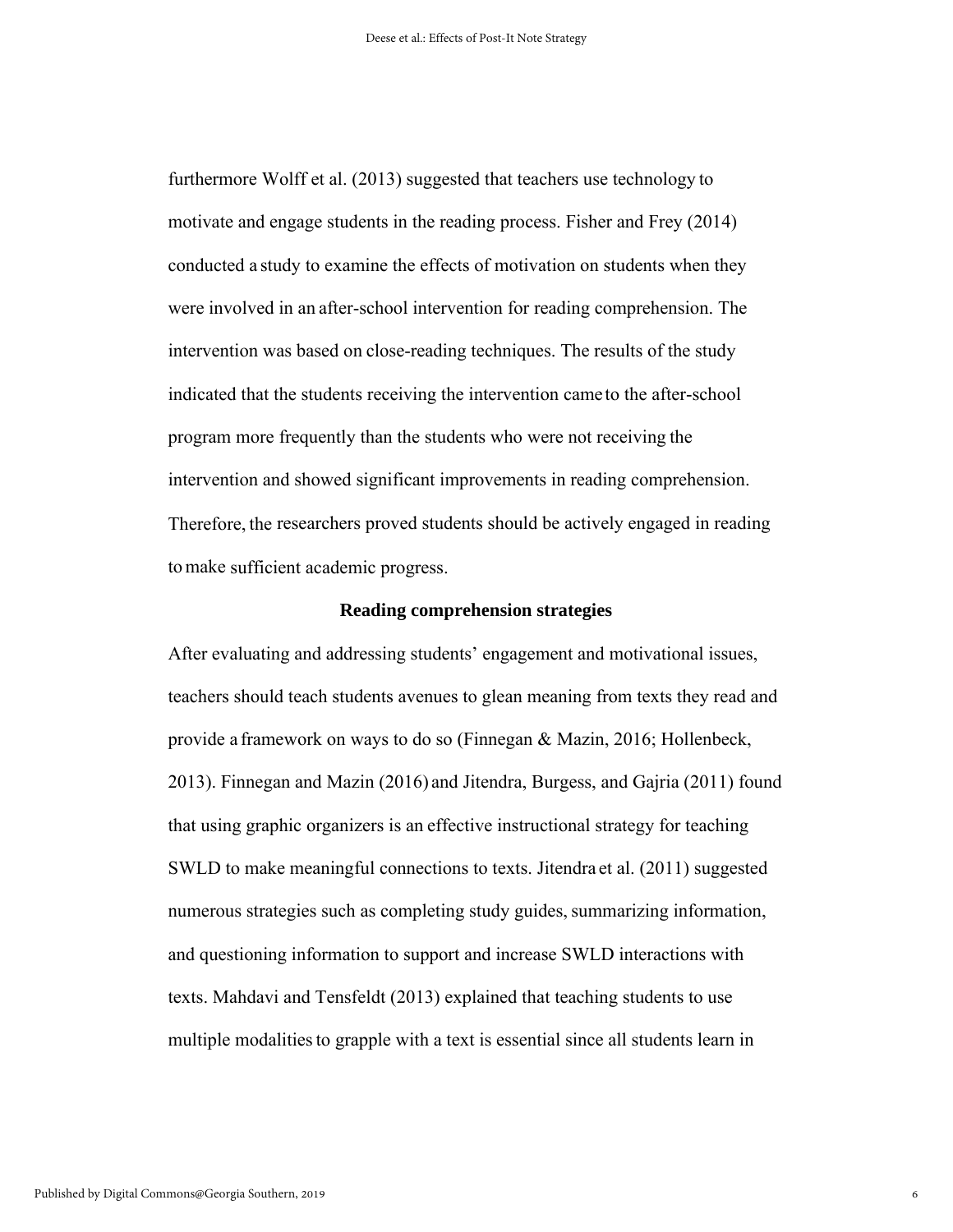diverse ways.

### **Importance of reading comprehension in all academic areas**

 Swanson, Wanzek, Vaughn, Roberts, and Fall (2015) explained the significance of explicitly teaching comprehension strategies in other content areas besides reading andEnglish language arts. Swanson et al. (2015) suggested that SWLD tend to struggle more in a social studies class because they do not have fair access to the text. For example, students who are reading below grade level may not be able to read an on grade-level social studies textbook (Swanson et al., 2015). Therefore, students should be provided with scaffolds in order to access the text on an appropriate reading level. Swanson et al. (2015) suggested using visuals, team-based activities, and other comprehension strategies to infuse reading instruction into social studies. Reed and Vaughn (2012) agreed that other content areas aside from reading and English language arts should incorporate explicit comprehension instruction. Hughes and Parker-Katz (2013) concurred that comprehension strategies should be incorporated because the students with learning disabilities significantly struggle in other content area classes reading difficulties (Hughes & Parker-Katz, 2013). Students with learning disabilities who struggle with reading comprehension should be taught multiple active reading methods because reading comprehension is a skill that is required of all citizens to succeed in society (Williams & Ari, 2011).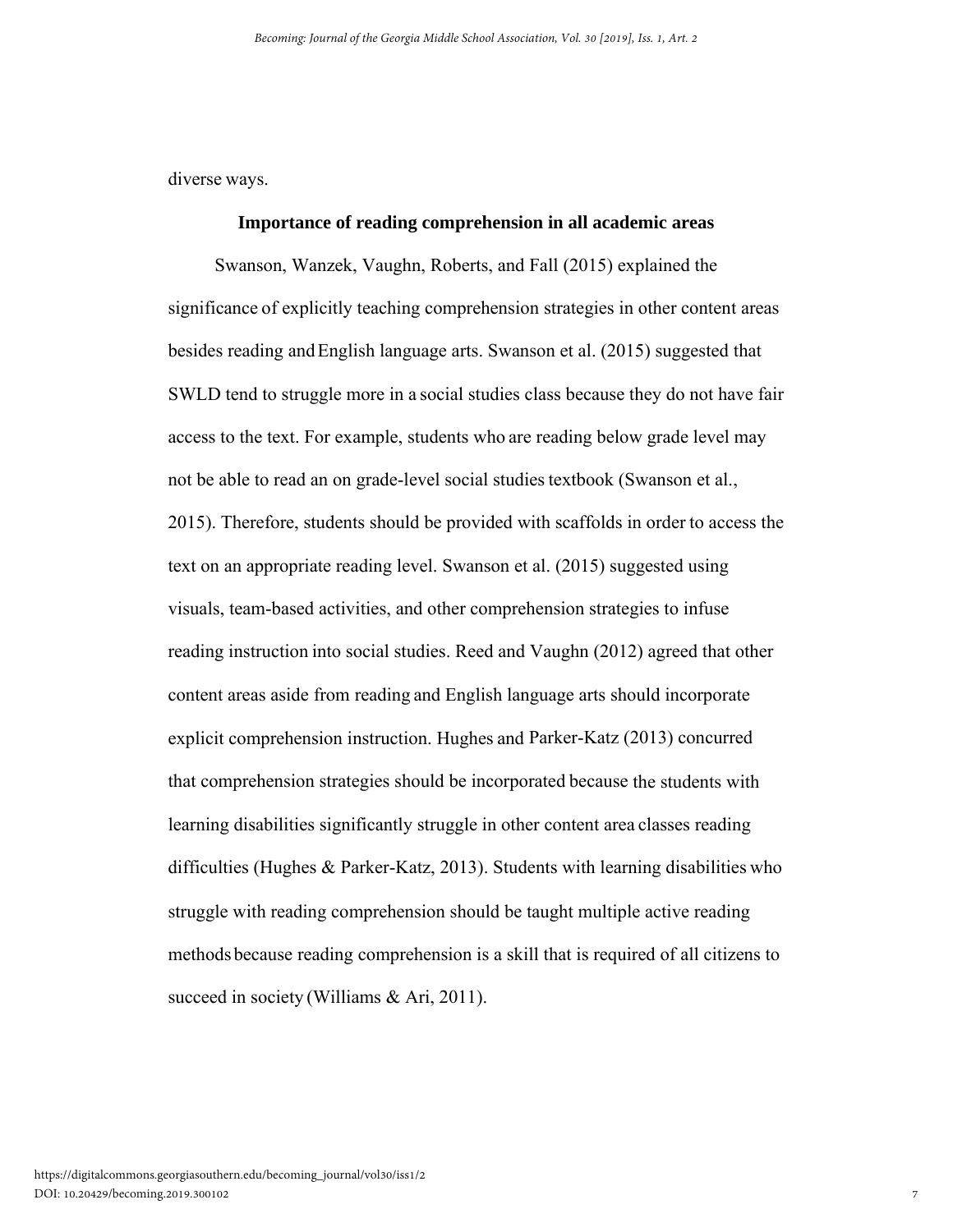#### **Purpose Statement**

 The purpose of the study was to examine the effects of the post-it not intervention on reading achievement among eighth-grade students with learning disabilities. The studywas designed to address a gap in the literature regarding the post-it note intervention as anactive outcomes of this study should interest all stakeholders in education such as students, parents, administrators, and teachers regarding best practices for learning to read and analyze texts. The post-it note intervention can potentially assist SWLD in reaching their reading comprehension goals outlined in their IEP's.

#### **Research Questions**

**Research Question 1:** Will reading achievement scores of eighth-grade SWLD increase using the post-it note strategy for reading comprehension as compared to students using the think-aloud strategy?

**Research Question 2:** Will reading attitudes of eighth-grade SWLD improve when using the post-it note intervention for reading comprehension compared with students using the think-aloud strategy?

**Research Question 3:** Will the reading engagement of eighth-grade SWLD increase when using the post-it note intervention for comprehension compared with students using the think-aloud strategy?

#### **Definition of Variables**

**Post-it note intervention.** The post-it note intervention encompassed student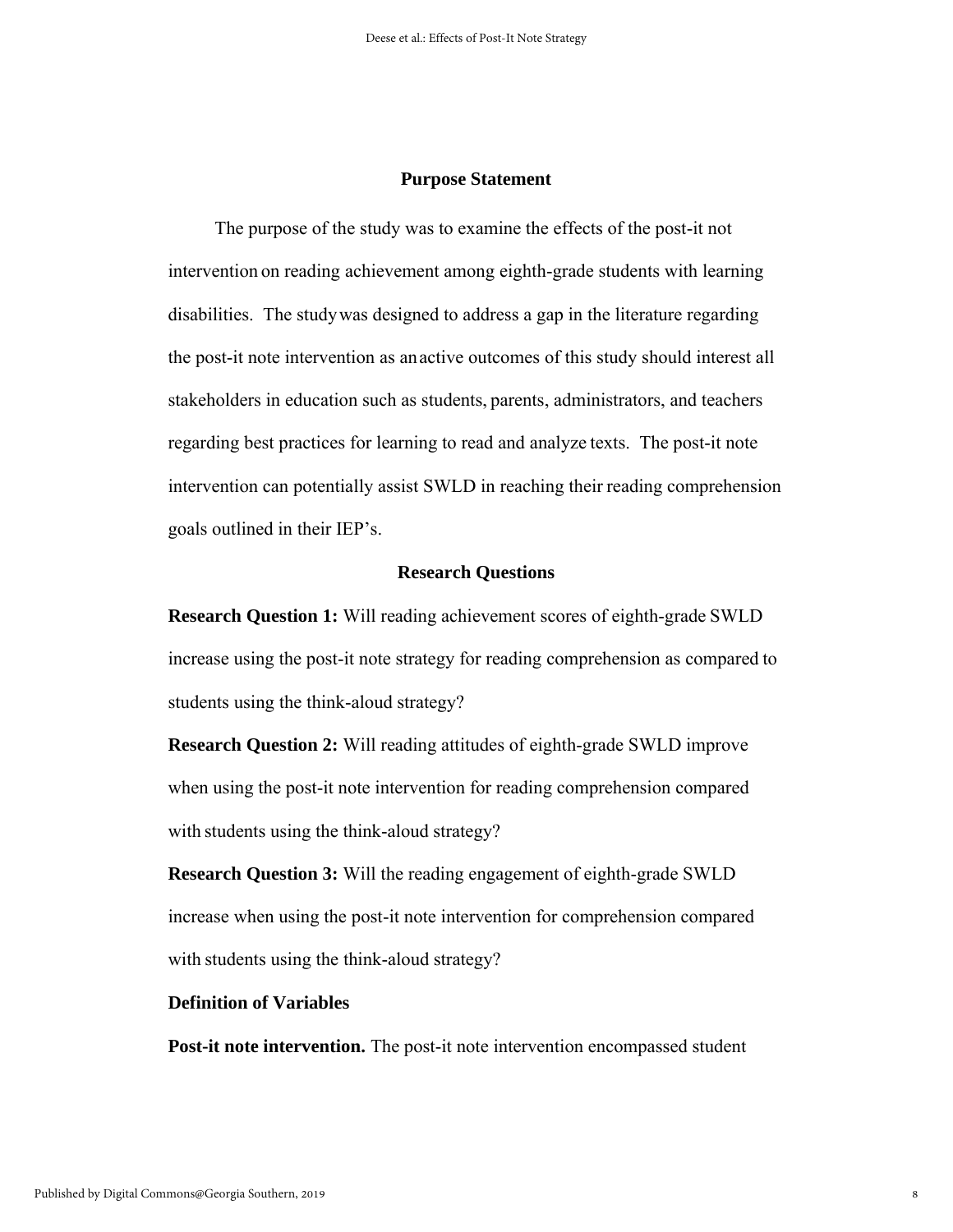writing key information on a sticky note from texts read and placing the sticky note on the pagein which the information was derived. Some examples of key information the studentswrote down on the sticky notes were characters, events/plot, main ideas, themes, and symbolisms. Additionally, the students were encouraged to write down any other information they found meaningful or confusing. If students were confused on a concept or word, they wrote the information on a post-it note. After a chapter was completed, the teacherresearcher went through each page and answered any questions the students put on their sticky notes. Also, the teacher-researcher read students' notes they made on each page and provided feedback. At this time, students were able to add to their sticky notes if their question was answered and ifthey

felt the need to add additional information.

**Think-aloud strategy.** The think-aloud strategy is the practice of asking students comprehension questions and their opinions on topics read and discussing their answers aloud.

**Reading achievement.** Reading achievement refers to student academic achievement on reading assessments. Reading achievement was measured through students' scores on the Scholastic Reading Inventory (SRI) test administered before and after the intervention. The SRI is a generalized, comprehension test that denotes a Lexile level to each student. The Lexile level correlates to the grade level equivalent the student is reading on. The average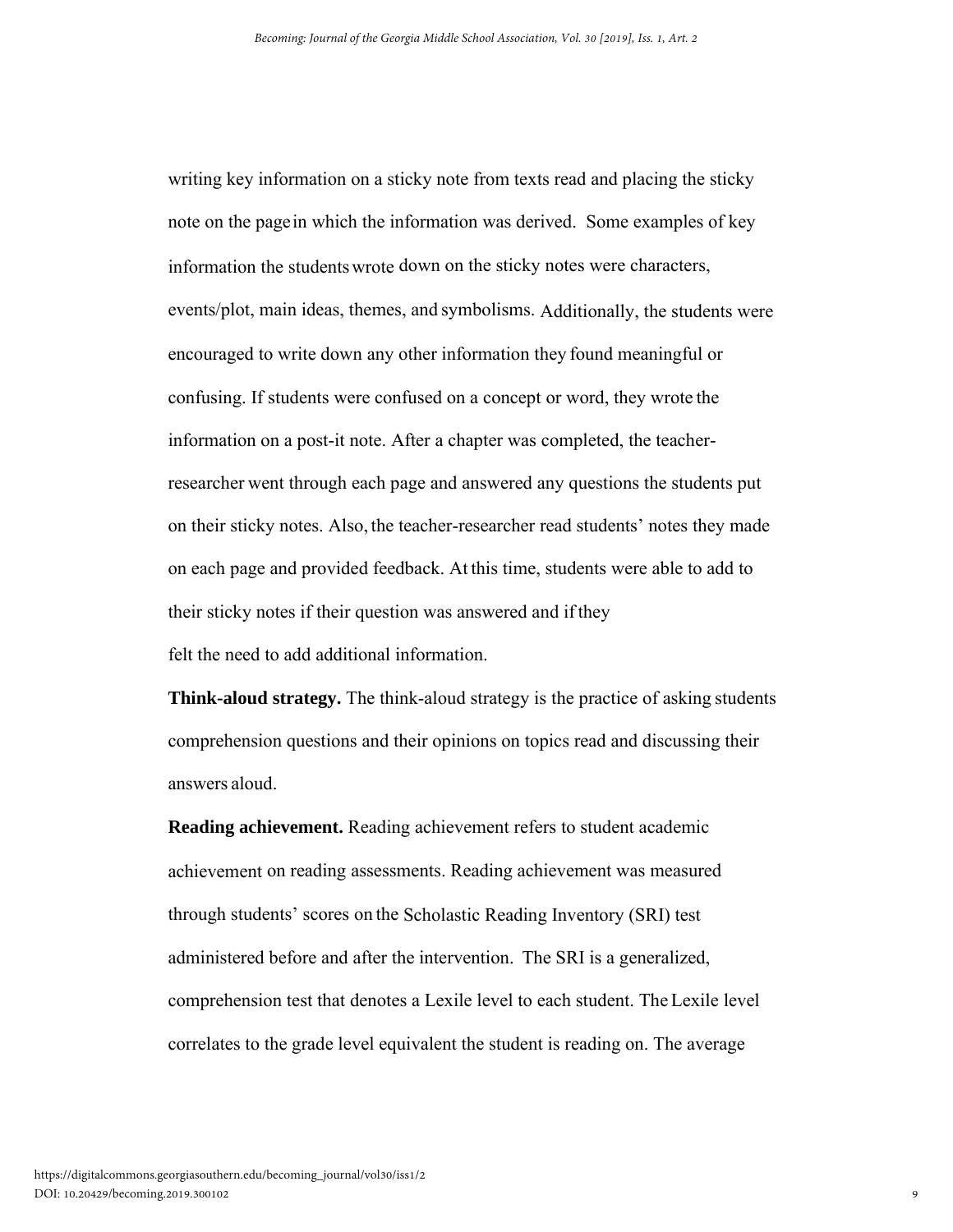eighth-grade Lexile level is 805-1290.

**Attitude toward reading.** Attitude toward reading refers to students' positive and negative feelings toward the content and processes involved in a reading academic course. Students' attitudes toward reading were measured through a survey completed by the students. Students were asked to gauge their feelings toward reading before and after the post-itnote intervention was implemented. **Student Engagement.** Students' engagement refers to student participation and on-task behavior. Student engagement was measured through an engagement checklist that assessed students' participation and on task behavior when using the post-it notes during reading. Twice per week, the teacher-researcher collected data on students' participation and on-task behavior during the post-it note intervention.

#### **Methods**

## **Setting and Participants**

 The quasi-experimental study was conducted in a suburban, major metropolitan area in the Southeastern United States with a reported population of 235,900 (U.S. Census Bureau, 2015). In the suburban area, the largest ethnic group was Caucasian which was 88.7% of the overall population. The second largest ethnic group was Hispanic or Latino which calculated to 10.1% of the population and the third largest ethnic group was African American with 6.7% of the population (U.S. Census Bureau, 2015).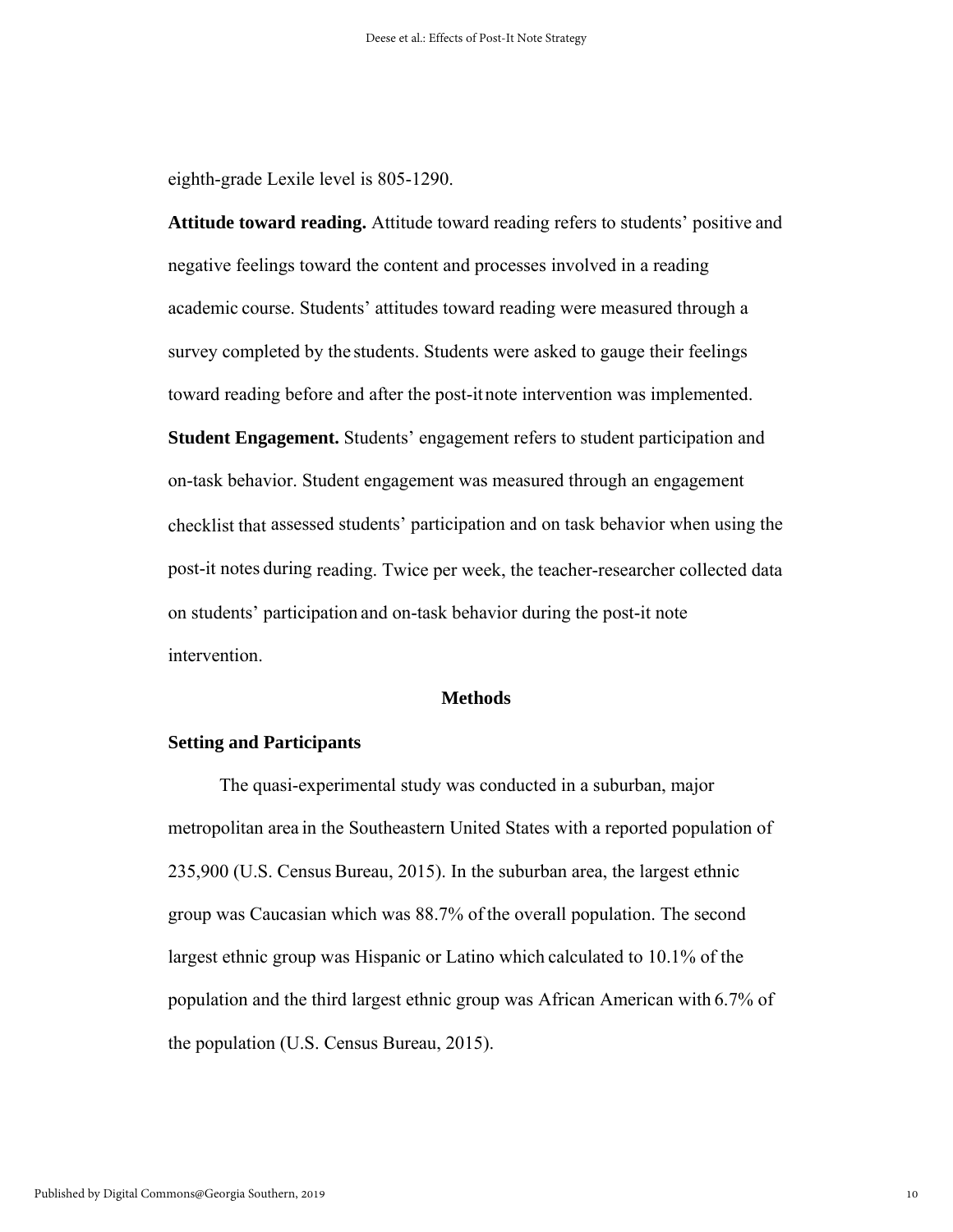As stated in the research site's school improvement plan, the school opened in 2005 and was comprised of sixth, seventh, and eighth grades. When the research study was conducted, the school contained approximately 1,200 students. The research site's school improvement plan stated that 13% of students qualified for free lunch and 3% of students qualified for reduced lunch. The research school's demographics were very similar to the community's demographics. Students (*N*= 12) in the research study were identified as having a learning disability in reading and were enrolled in an eighth-grade, resource reading class setting based on their IEP service plans. Demographic data for the students who participated in both the Think-Aloud Strategy (TAS) pre-intervention and the Post-It Note (PIN) intervention is displayed in Table 1.

### **Intervention**

 Before the research study began, students completed a Scholastic Reading Inventory (SRI) test to determine their current reading levels. During the first four weeks of the research study, the participants used the TAS during a novel study. The students followed along in their book while the teacher-researcher read the novel aloud. After every page, the teacher-researcher stopped reading and engaged students in a discussion regarding the storyline, and then the teacherresearcher continued reading after the discussion ended. The aforementioned process would continue throughout the class period. After a set of two chapters, students were given exploratory questions to complete independently, then the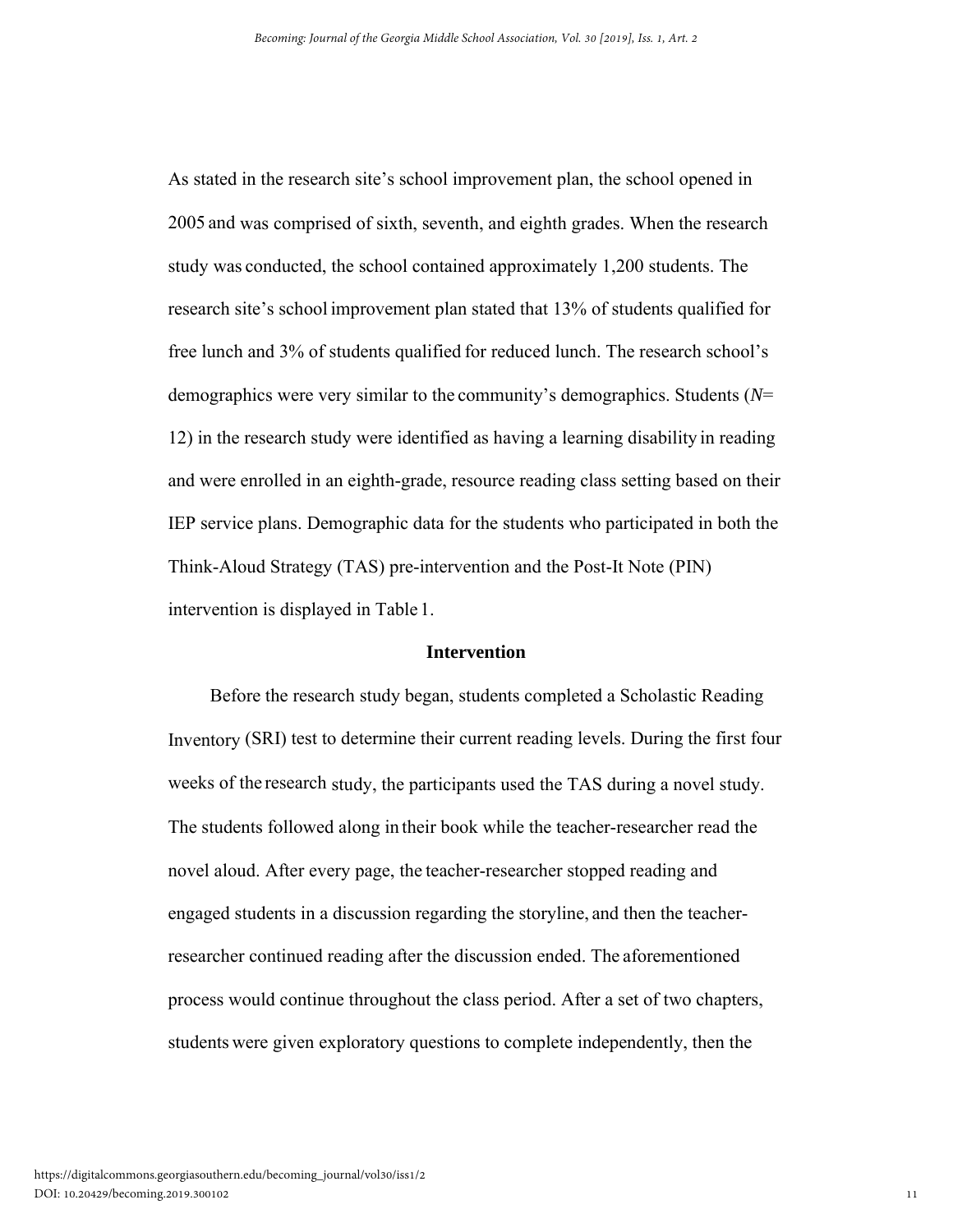teacher-researcher engaged students in another discussion about themes, major plot developments, and character relationships within the two chapters. At the end of the four-week period, the students were administered the Scholastic Reading Inventory (SRI) test to monitor their progress.

 During the second four weeks of the research study, the participants engaged in the PIN intervention. The PIN intervention was the new strategy that had not been utilized by the teacher-researcher in previous years. The students were given a list with story elements they could use to write down on their post-it notes. The list was only used as a guide if the students needed it. The students were also encouraged to write down any information they found interesting or confusing. The day before the intervention began, the teacher-researcher explained and demonstrated how to use the post-it note strategy while reading the novel.

 On the first day of the intervention period, students followed along in their books while the teacher-researcher read the novel aloud and the students used their post-it notes to write down key information independently. When students finished writing, they put a sticky note in the book on the page where the information was gleaned. After a chapter was completed, the teacher-researcher went through each page and answered any questions the students put on their sticky notes. Also, the teacher-researcher had students' read aloud the notes they madeon each page and feedback was provided. At this time, students were able to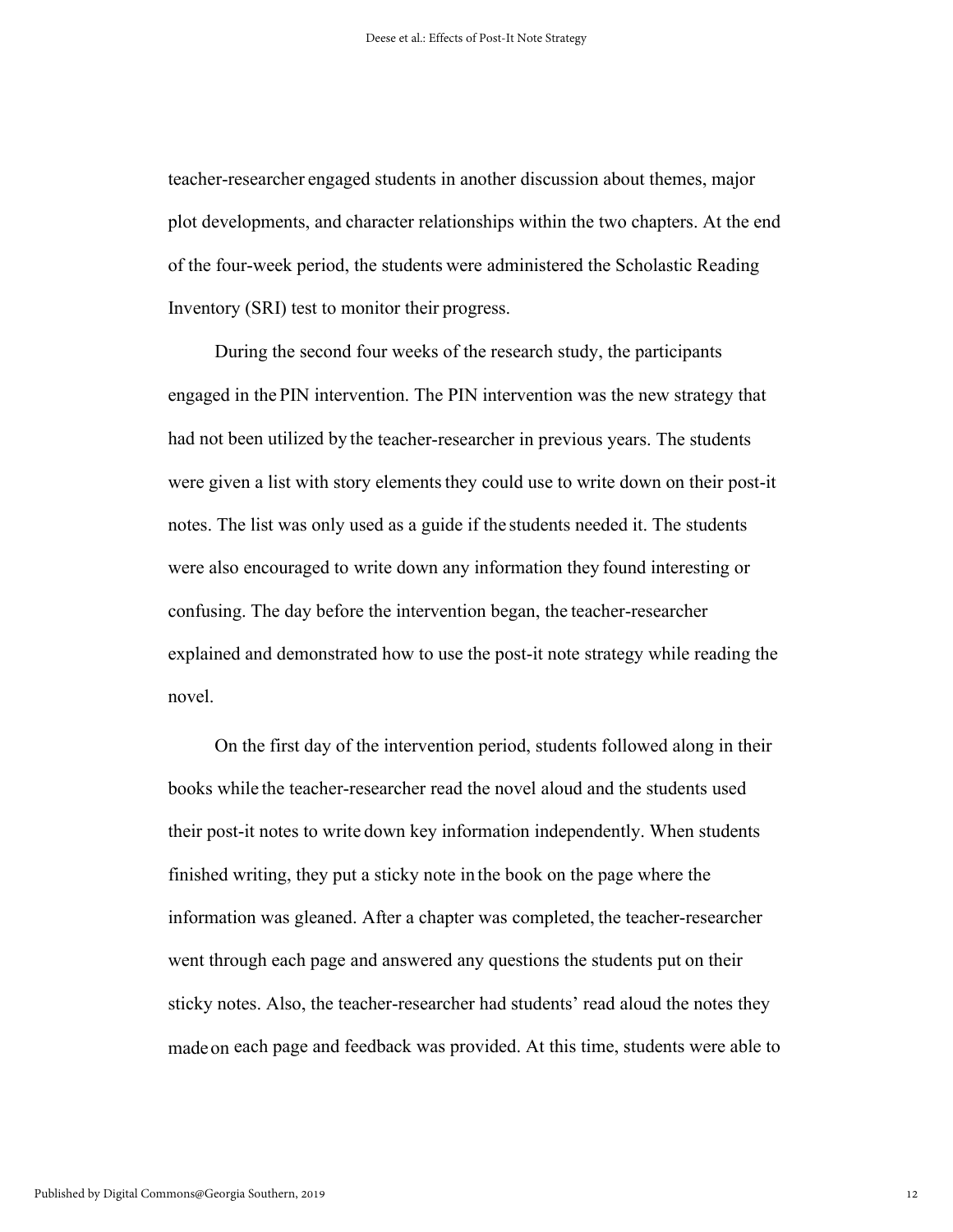add to their sticky notes if their question was answered and if they felt the need to add additional information.

 The process would continue throughout the class period with the exception of comprehension questions introduced after a set of two chapters. At the end of the four weeks, students were administered the SRI test to monitor progress. The participants were given the SRI test to assess their current grade-level reading ability before and after the TAS and PIN intervention were implemented. The participants' attitudes toward reading were measured through a survey completed by the students. Students were asked to gauge their feelings toward reading before and after the TAS and PIN intervention. Field notes were completed at the beginning and end of each week which denoted observational data for the entire eight-week study. Also, the teacher-researcher collected data using the Student Engagement Checklist every Tuesday and Thursday ofthe eight-week study which assessed students' participation and on-task behavior during the TAS and PIN intervention.

#### **Data Collection**

 The teacher-researcher utilized a variety of instruments to measure the effects ofthe post-it note intervention among eighth-grade SWLD. The teacherresearcher used the data collection instruments to measure reading achievement, attitudes toward reading, and engagement during the intervention.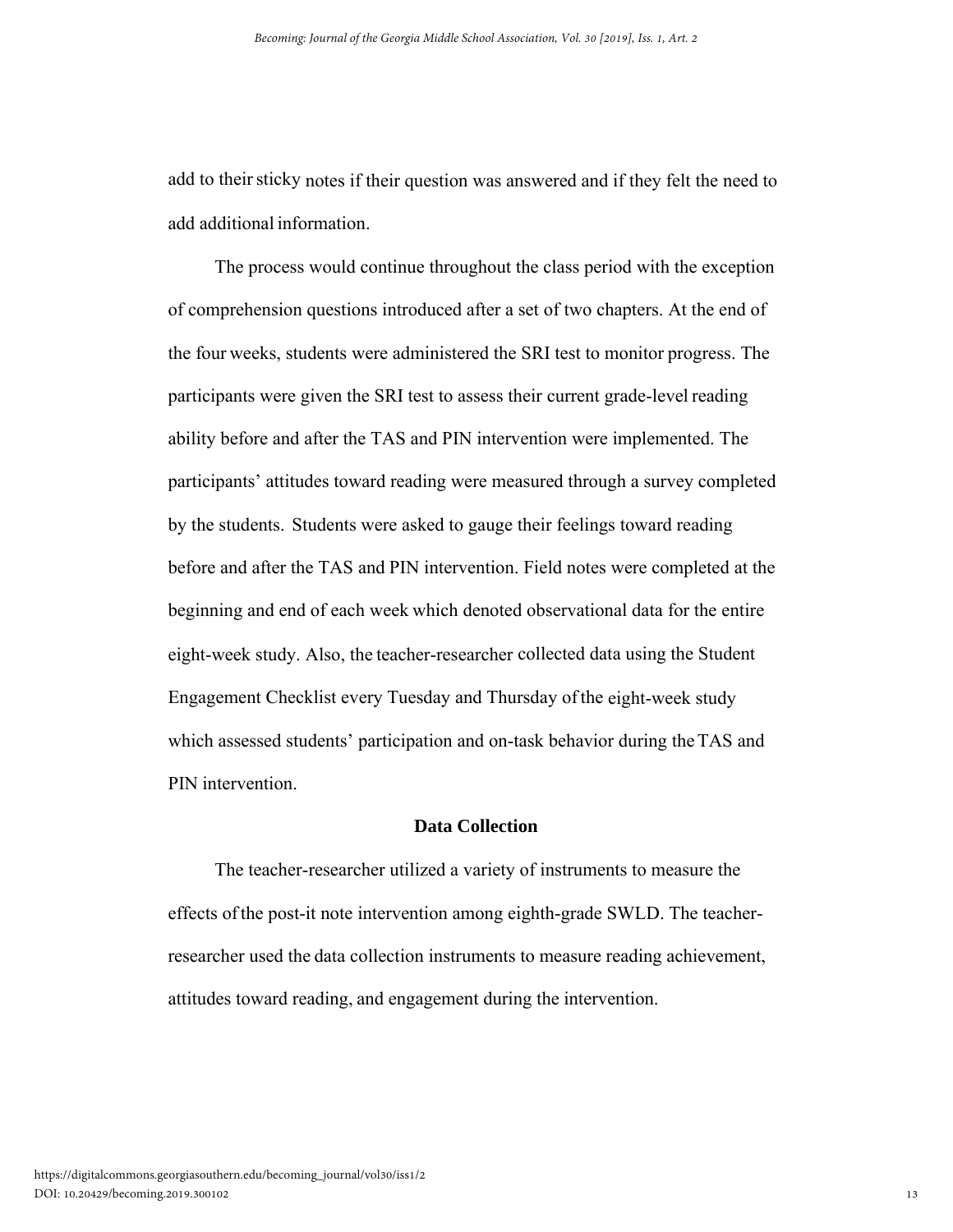**Scholastic Reading Inventory (SRI).** The SRI is a computer-based assessment that was funded by the teacher-researcher's school district. The assessment was designed to measure reading comprehension and equated students' reading to a scaled score referred to as a Lexile measure ("Scholastic reading inventory", n.d.). According to the National Center on Intensive Intervention at American Institutes for Research (n.d), the SRI test has undergone validity and reliability tests to prove it was a valid, criterion-referenced assessment ofstudents' comprehension ("Scholastic reading inventory", n.d.). The teacher-researcher'sschool suggested students earn a Lexile level of 805-1290 during their eighth-grade year. The research participants completed the SRI before and after the TAS was implemented, and again after the PIN was implemented. The teacher-researcher sought to determine which strategy had a greater effect on students' Lexile levels by looking at their overall score improvement before and after each strategy was implemented. The teacher-researcher analyzed the scoresto determine if the PIN had a greater effect on students' achievement than the TAS with a paired, two-tailed *t*-test.

**Attitudes toward Reading Survey.** The research-participants were asked to complete the ten-question Likert-style Attitudes toward Reading Survey before and after the TAS and after the PIN intervention were implemented. The teacherresearcher read aloud the directions to ensure students understood how to record their answers. Students were asked to circle the number that closely resembled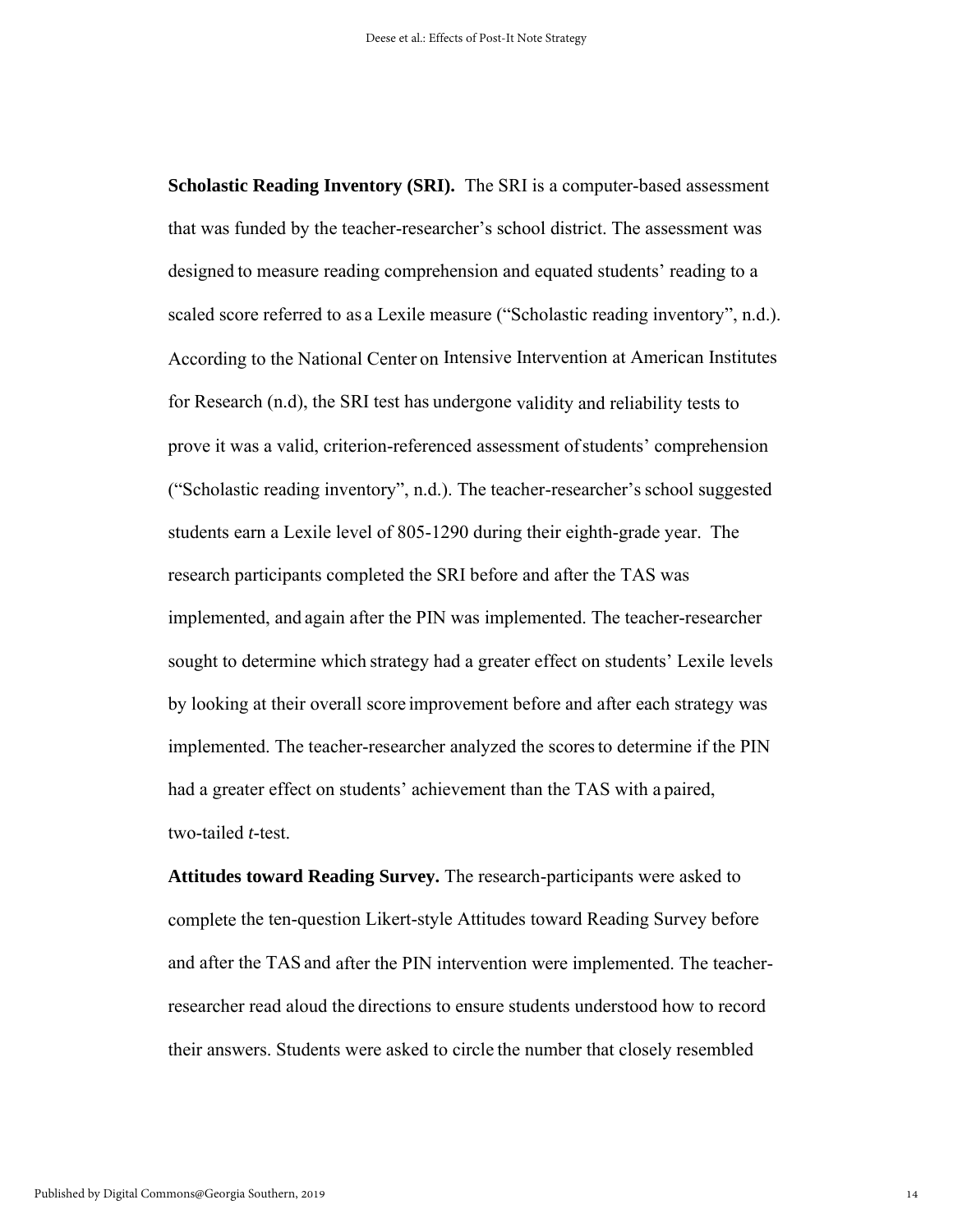their opinion for each question and the ratings ranged from one (strongly disagree) to five (strongly agree). Each question was read aloud and thoroughly explained to ensure students understood each question. The research-participants' answers were analyzed to determine whether the intervention improved students' attitudes toward reading. The Attitudes Toward Reading Survey was evaluated for construct validity by peer review. In addition, the survey was administered to a group of non-reading teachers to determine if their scores accurately reflected their beliefs in an attempt to improve internal validity. The non-reading teachers gave feedback to the teacher-researcher on their thoughts regarding the validity of the survey.

**Engagement Checklist.** An engagement checklist was used to record students' participation and on-task behavior during the TAS instruction and the PIN intervention. The teacher-researcher completed the engagement checklist twice per week throughout the eight- week study (four-weeks for the TAS and four weeks for the PIN intervention). Each student earned between zero- and twopoints during data collection to denote his or her specific level of engagement. Students earned zero points if engagement was non-existent, one point if engagement was inconsistent, and two points if students were consistently engaged. Overall, students could earn a maximum of 16 points during the TAS instruction and 16 points during the PIN intervention totaling 32 points for the entire eight-week study. Engagement datawere analyzed after each four-week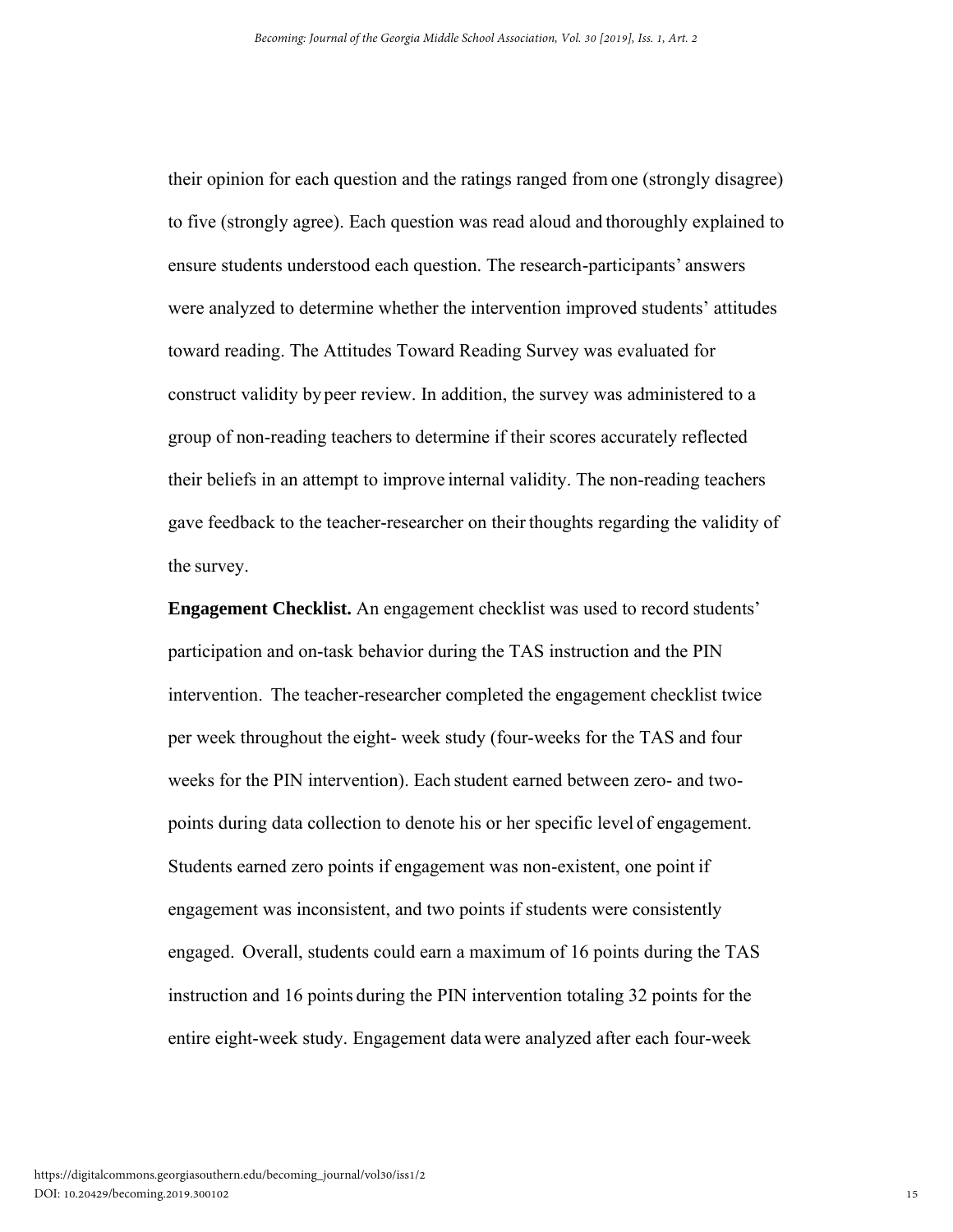period to determine if the PIN intervention improved students' engagement during reading with a comparison of percentages.

**Field notes chart.** The teacher-researcher created a field notes chart to take observational data notes during the TAS instruction and the PIN intervention periods. The observational notes were organized by date and included information such as specific student reactions, emotions, participation, interactions (peer and teacher), questions, and the teacher- researcher's thoughts. The teacher-researcher collected data twice per week during the eightweek study. The field notes were analyzed after each four-week period to determine themajor and minor themes of the research study. Field notes were used to triangulate findings from other data sources, and anecdotes were used to support and add nuances to other findings.

#### **Results**

 The SRI was administered as a pretest and posttest for the TAS and the PIN intervention to measure students' growth. Student progress for the SRI was measured by growth of Lexile points. The scores from the pretest were compared to the scores of the posttest for both the TAS and the PIN intervention to determine which teaching strategy had a greater effect on reading achievement for the participants. The achievement data for theTAS and PIN intervention pretests and posttests are compared in Table 2. Table 2 displayed the results of an independent-samples *t*-test of scores from the SRI for both the TAS and the PIN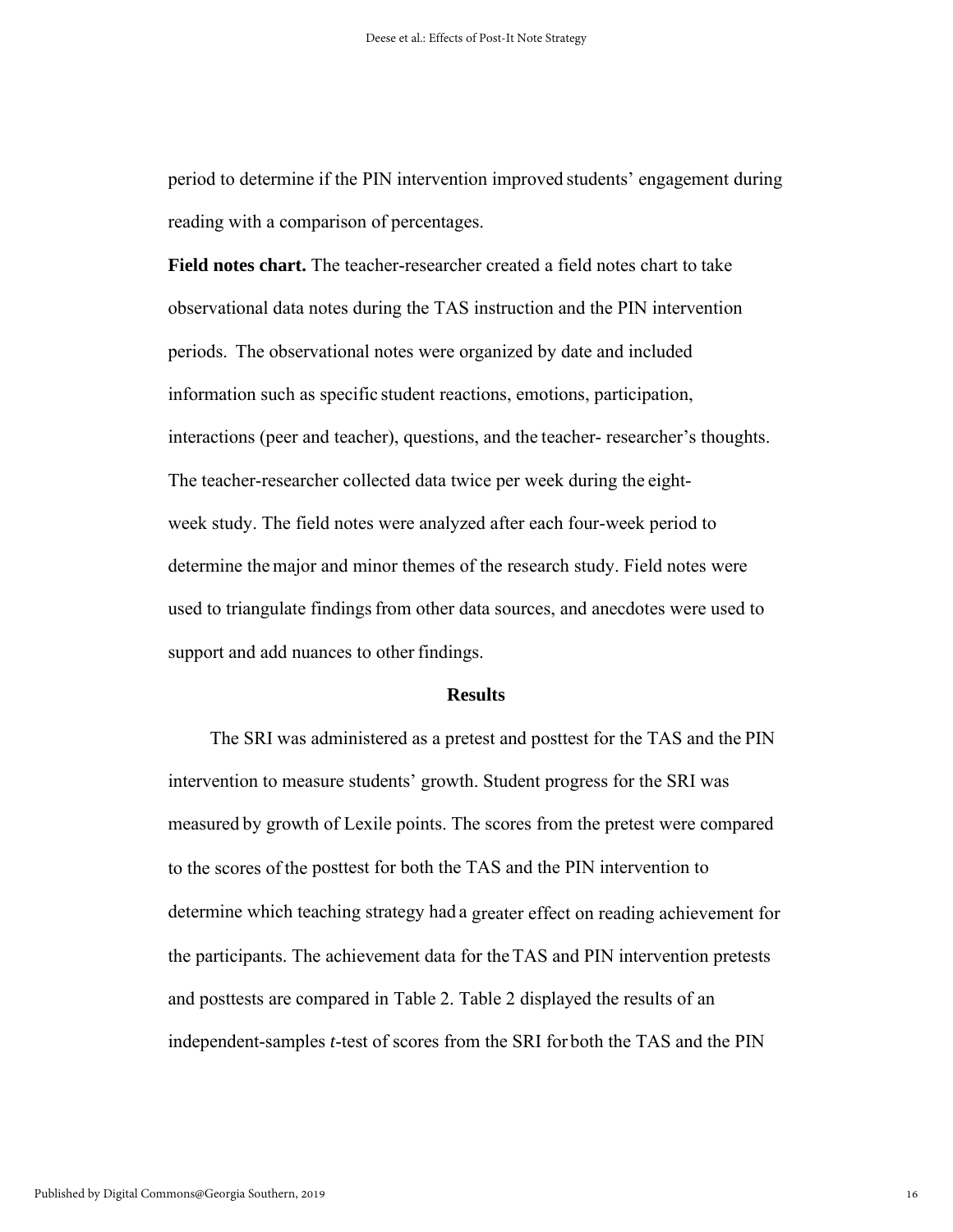intervention. When students participated in the TAS, growth in Lexile scores were lower (*M*=35.58, *SD*=22.05) than the growth in Lexile scores of students when they used the PIN strategy (*M*=104.08, *SD*=42.70). There was a statistically significant difference  $(t(11) = -8.44, p < 0.001)$  in growth of Lexile scores between the TAS phase and the PIN phase of this study. The PIN intervention proved to have a huge effect (*d=*2.11) on students' reading achievement. Students showed more growth when using the PIN strategy than when students used the TAS. Students demonstrated significant growth in Lexile scores by 193% when using the PIN strategy. The Attitudes Toward Reading Survey was analyzed to determine whether the intervention improved students' attitudes toward reading. The ten-question Likert-scale survey was administered before and after the TAS and after the PIN intervention. The results from the survey are displayed in Table 3.

 Before the TAS period began, most students had a more negative perspective of the varying aspects of reading. At the beginning of the study, zero students denoted a "strongly agree" for survey item one or survey item two. After the TAS, the teacher-researcher administered the survey to determine if students' attitudes changed midway through the study. Attitudes changed very slightly with a 0.3 change in the mean. During the TAS, there were two questions that had the same means. Survey items three and six showed no change in attitudes from the beginningof the TAS to the end of the TAS. Since the teacher-researcher did not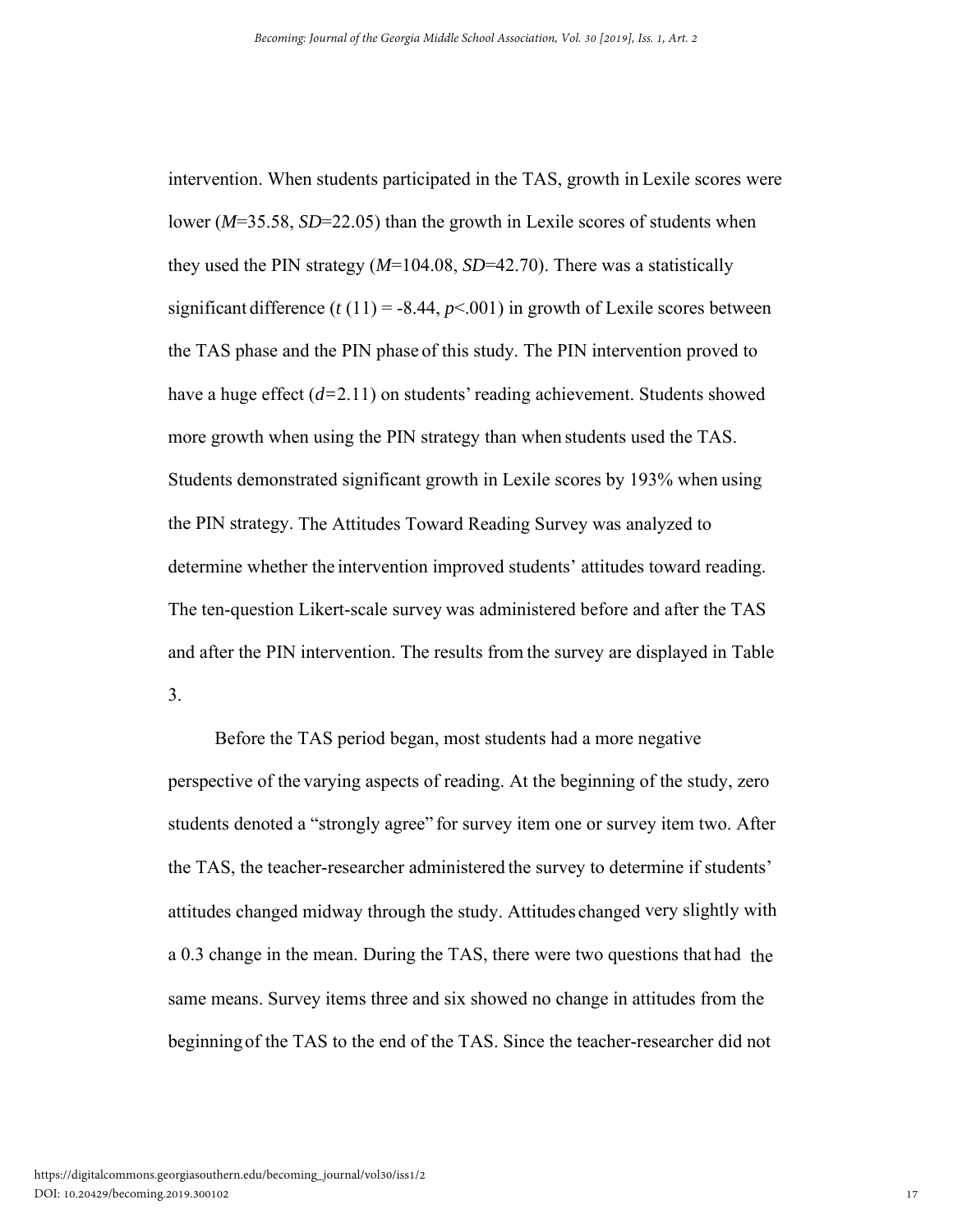require students to write down important information from the book during the TAS, students' attitudes remained the same. Also, on survey item six, there was no change in attitudes regarding understanding the information read aloud in class because the TAS was the original strategy that had been used previously in the teacher-researcher's classroom. During the TAS, students were not taught any new strategies. However, during the PIN intervention, there were increases in six survey items and no change in attitudes for one survey item. There were four survey items that reflected a slight decrease. Survey item number seven had a mean decrease of 0.6. Students were not required to use the PIN intervention when they read independently, so that is a possible reason for a decrease. There was a 1.1 mean increase from the beginning of the study compared to the end of the study which showed that students improved when using the PIN intervention for reading comprehension compared with students using the think-aloud strategy. With a Cohen's *d* (0.22), the PIN intervention was proven to have a small effect on student's attitudes toward reading. However, the teacher-researcher noted some significant changes in behavior and attitude through the engagement checklist and the field notes data.

 The Engagement Checklist was used to assess students' engagement during the TAS and during the PIN intervention. Data were collected twice per week on each student for the entire eight-week study. Each student earned between zeroand two-points during data collection to denote a specific level of engagement.

18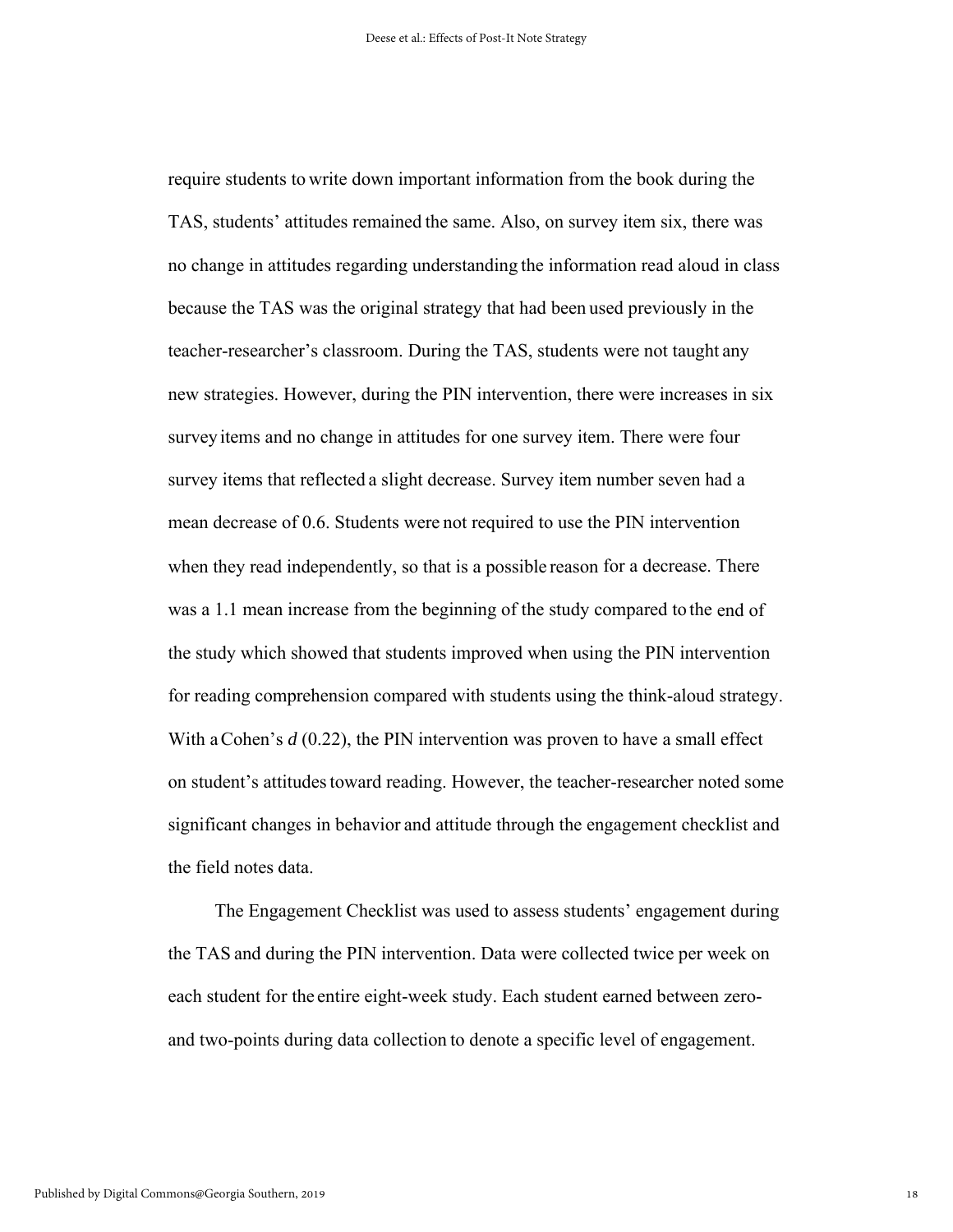Students earned zero points if engagement was non-existent, one point if engagement was inconsistent, and two points if students were consistently engaged. Data were gathered to determine if students' reading engagement increased when using PIN intervention for comprehension compared with students using the TAS. A comparison of engagement for students during the TAS and PIN intervention is displayed in Table 4.

 During the first, four weeks of the research study when students used the TAS, 25% of students remained consistently engaged. However, during the second, four weeks of the research study when students used the PIN strategy, students remained consistently engaged 65% ofthe time. Overall, the percentage of consistent, student engagement increased 40%. In addition, the percentage of students who displayed non-existent engagement behavior decreased 29% from the TAS to the PIN intervention. There were 46% of students who were inconsistently engaged during the TAS, but only 35% of students who were inconsistently engaged during the PIN intervention which demonstrates an 11% decrease. That data revealed that students weremore engaged when using the PIN than when using the TAS. The PIN intervention proved to have a greater effect on student engagement than the TAS.

 Field notes were collected twice per week during the research study and were analyzed after each four-week period to determine major themes. The field notes data demonstrated that students' behavior improved when students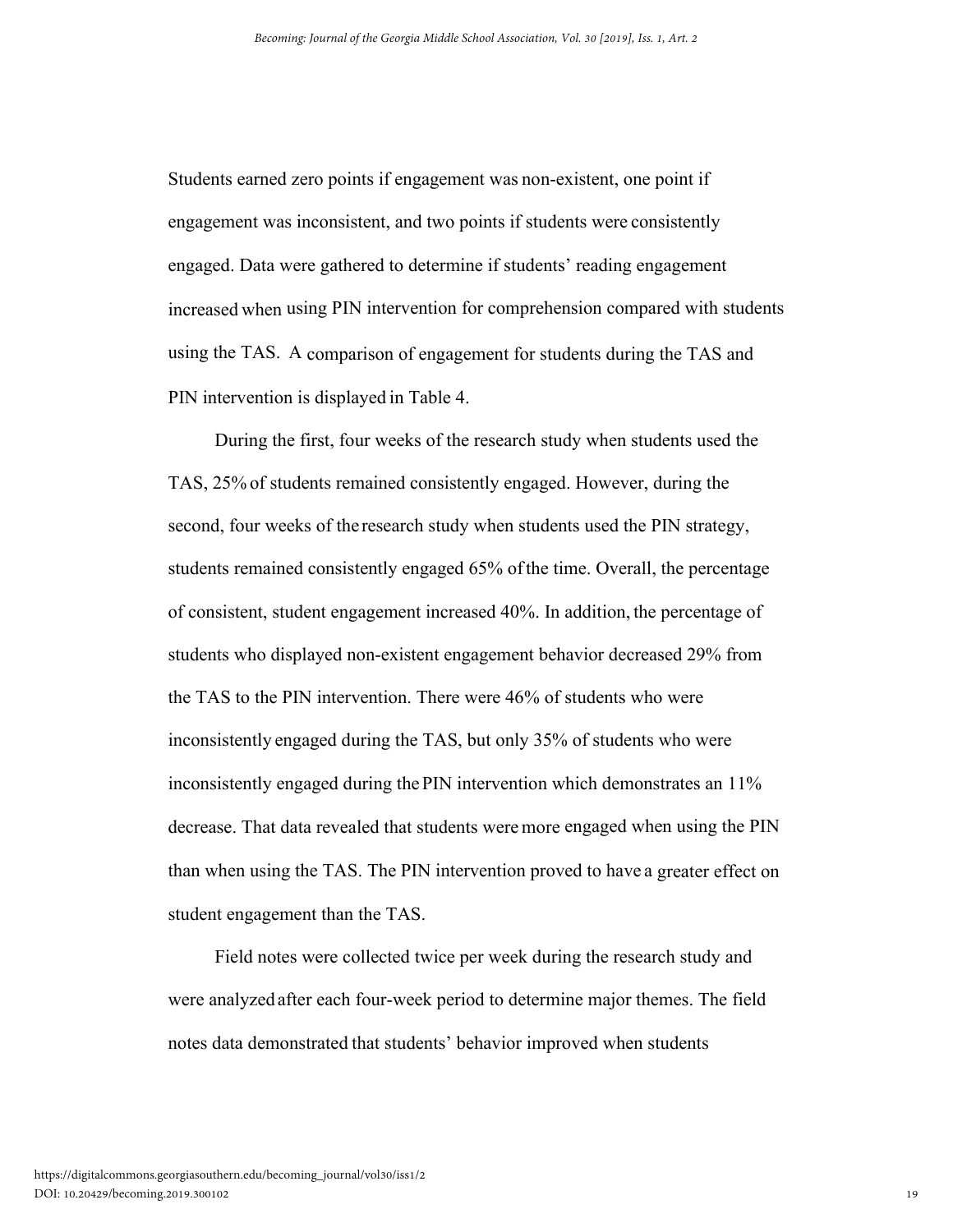participated in the intervention phase. During the first four weeks of the research study, students received more classroom discipline infractions when they participated in the TAS. Conversely, when students participated in the PIN intervention phase, there were significantly fewer classroom discipline infractions.

 In addition, students were more willing to participate during the intervention phase. A few students stated that they felt more confident participating when they had information written down on thepost-it notes. One student said, "I feel like I know the answers to the questions you ask because I have notes written down. I feel more confident answering out loud in class." When the TAS was utilized, the same students dominated the conversation during discussions. Also, students were more motivated at the beginning of class during the intervention period. Students beganoffering to pass out the books to their peers and they were ready to start the lesson immediately. During the TAS, students were slow to come into class and needed teacher-prompting to retrieve their books. Overall, students' body language, behavior, attitudes, and motivation were all positive when students participated in the intervention phase.

#### **Discussion**

#### **Conclusions**

 The teacher-researcher compared data from four-weeks of using the Think Aloud Strategy (TAS) to four-weeks of using the Post-It Note (PIN) intervention.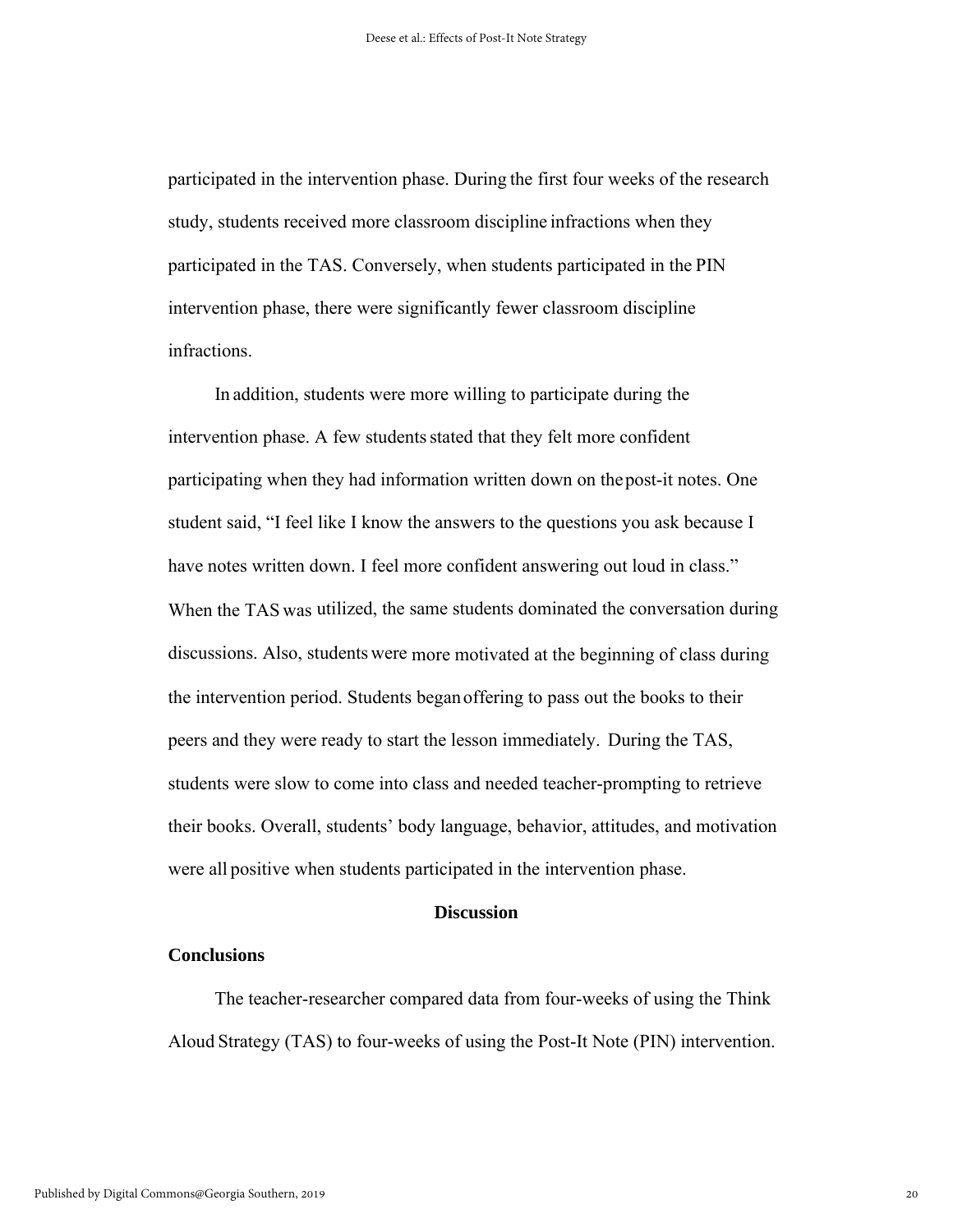The data were analyzed to determine if the PIN intervention yielded higher reading achievement scores, yielded improved attitudes toward reading, and yielded an increase of engagement for eighth-grade Students with Learning Disabilities (SWLD). Students with learning disabilities perceive and process information differently than students without learning disabilities (Hughes  $\&$ Parker-Katz,2013). Therefore, the teacher-researcher sought to determine if the PIN intervention had a greater effect on students' reading achievement, attitudes, and engagement.

 In order to determine if achievement scores of eight-grade SWLD would increase using the PIN intervention for reading comprehension compared the TAS, the teacher-researcher administered a pretest and posttest after four weeks of each instructional strategy. The Scholastic Reading Inventory (SRI) test was administered at the beginning of the researchstudy, after the TAS, and after the PIN intervention. Students showed an increase in their Lexile levels after both the TAS and after the PIN intervention. However, students' Lexile scoresimproved significantly more when the PIN intervention was used. The teacher-researcher believes the statistically significant gains from the PIN intervention were attributed to students learning away to actively read text. Through the PIN intervention, students learned to grapple with text to understand its' meaning. The data demonstrated that achievement scores of eighth-grade SWLD increased for reading comprehension when using the PIN intervention as compared to the TAS.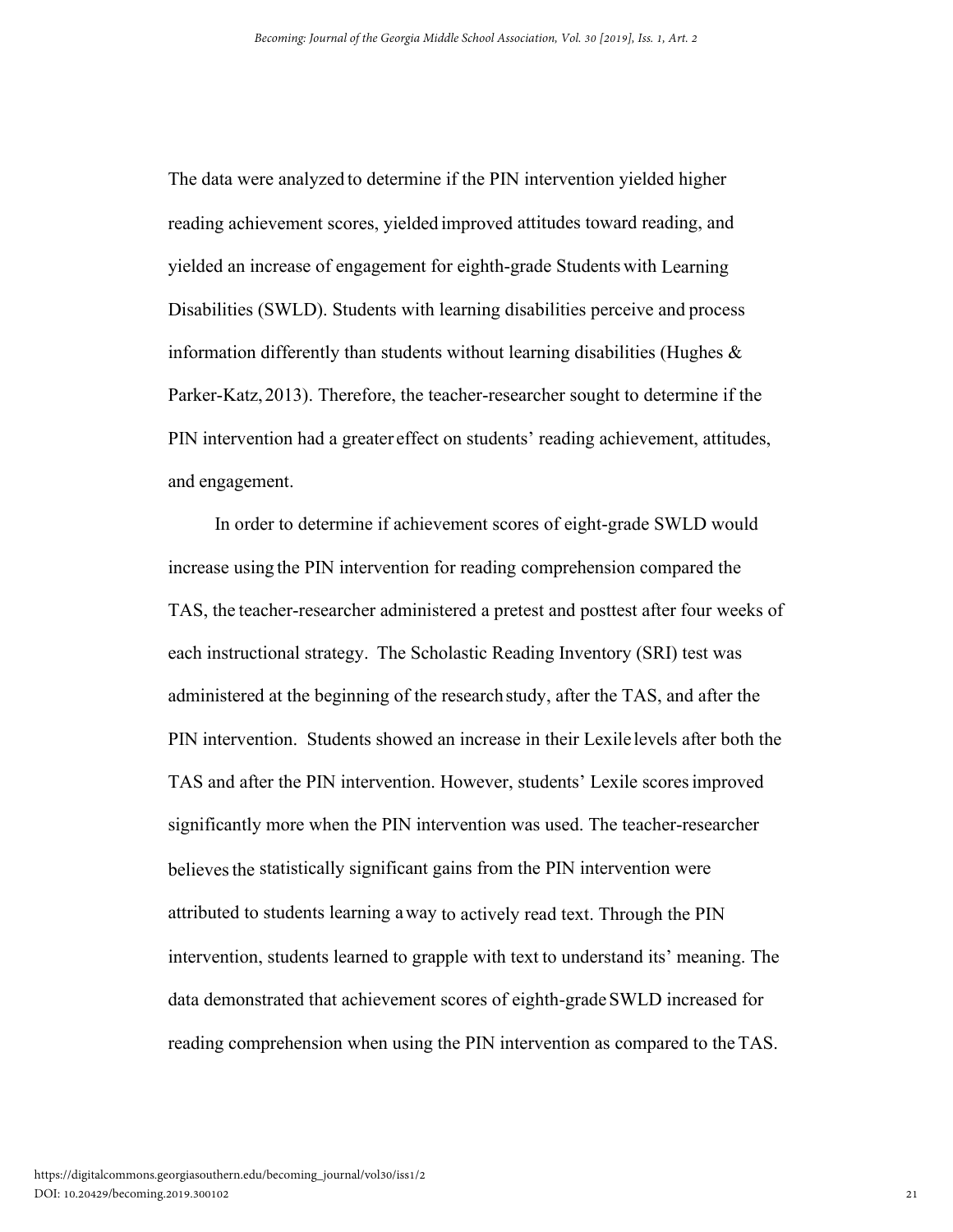The achievement data findings agree with Harvey and Goudvis (2013) who stated that students have a greater understanding of a text when they actively participate with it. For example, when students used the PIN intervention, they had to draw conclusions, analyze the information they read, question their findings, and make meaningful connections. Harvey and Goudvis (2013) stated that grappling with text in a hands-on manner increasesstudent comprehension which proved to be true based on the achievement data from the research study.

 The research findings for achievement data also agreed with Hughes and Parker-Katz (2013) who stated that SWLD need explicit instruction in order to make significant gains in comprehension. The PIN intervention was an explicit strategy that was taught to the research participants to increase reading comprehension. However, the research findings of Mahdavi and Tensfeldt (2013) suggested that teachers need to use multiple modalities to teach reading comprehension because students are diverse, and one strategy may not reach all learners. In the research study, there was only one instructional strategy in place at a time and it was used with a small number of students, therefore, it differed from Mahdavi and Tensfeldt's (2013) largerscale study. Although the teacherresearcher's study did not include multiple modalities like Mahdavi and Tensfeldt (2013) suggested, students still saw significant gains because the teacher-researcher differentiated the PIN intervention to accommodate all learners in the classroom.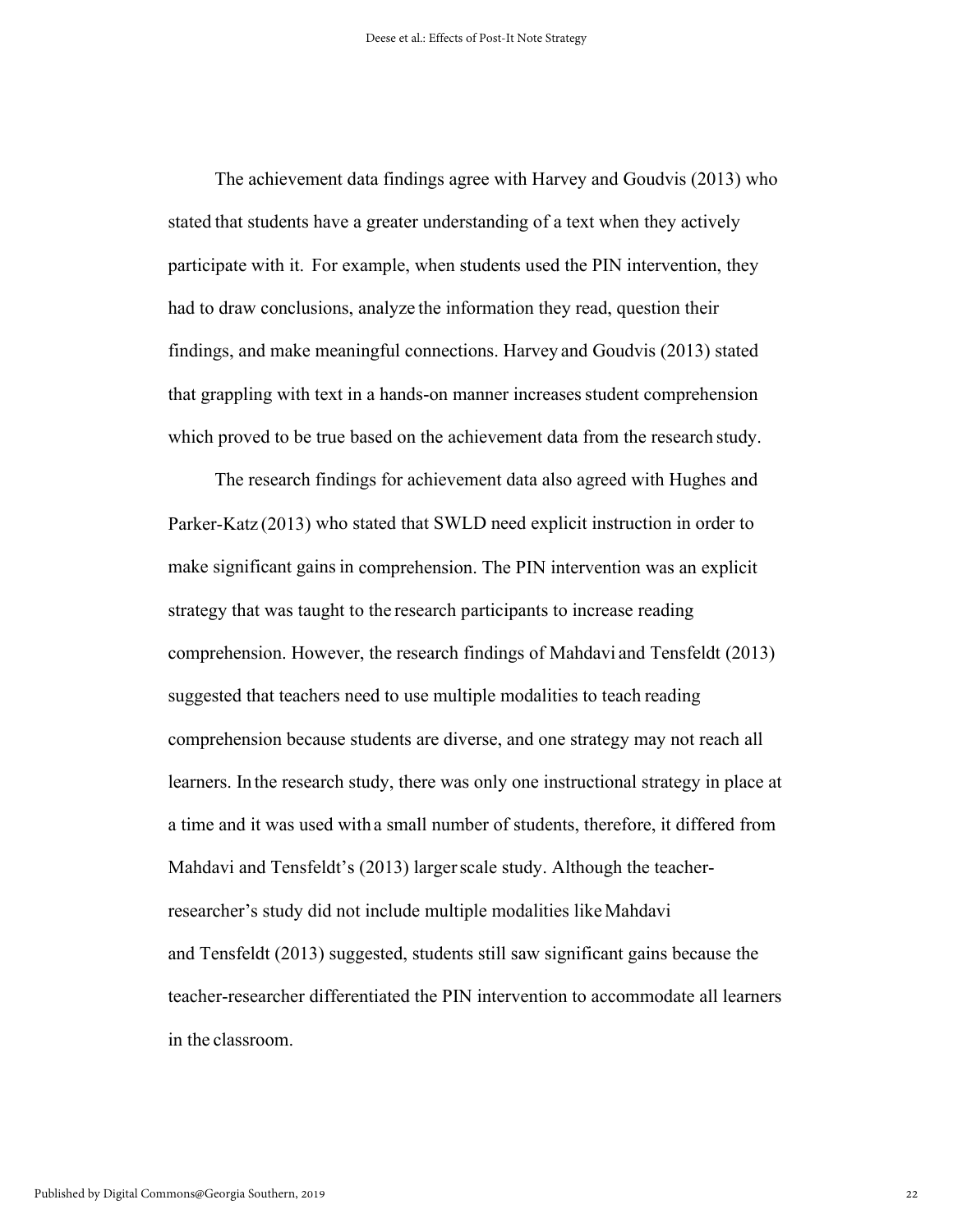Also, there were significant gains during the PIN intervention because students actively participated in reading text, and students were given explicit instruction for reading comprehension. To determine if attitudes improved for eighth-grade SWLD when using the PIN intervention for reading comprehension compared with the TAS, the teacher-researcher administered a ten- question, Likert scale Attitudes Toward Reading Survey. Overall on the Attitudes Toward Reading Survey, students denoted positive changes in their attitudes on the majority ofthe survey items. Students began to consider themselves as active readers and agreed that actively engaging in challenging text enables them to comprehend more information. Cohen's *d* (0.34) demonstrated that the PIN intervention had a small effect on student's attitudes toward reading. However, the teacher-researcher noted a positive change in attitudes toward reading through fieldnotes data. The teacher-researcher believes there was a difference between the Attitudes Toward Reading Survey and the fieldnotes because students were limited to only ten questions on the survey to demonstrate their attitude changes. The fieldnotes were collectedwith a broader lens which uncovered more positive attitude changes toward reading.

 Since fieldnotes were collected twice per week throughout the eight-week study, the teacher-researcher was able to glean major themes. The data demonstrated that one of the major themes was that students appeared more confident when participating in class when using the PIN intervention as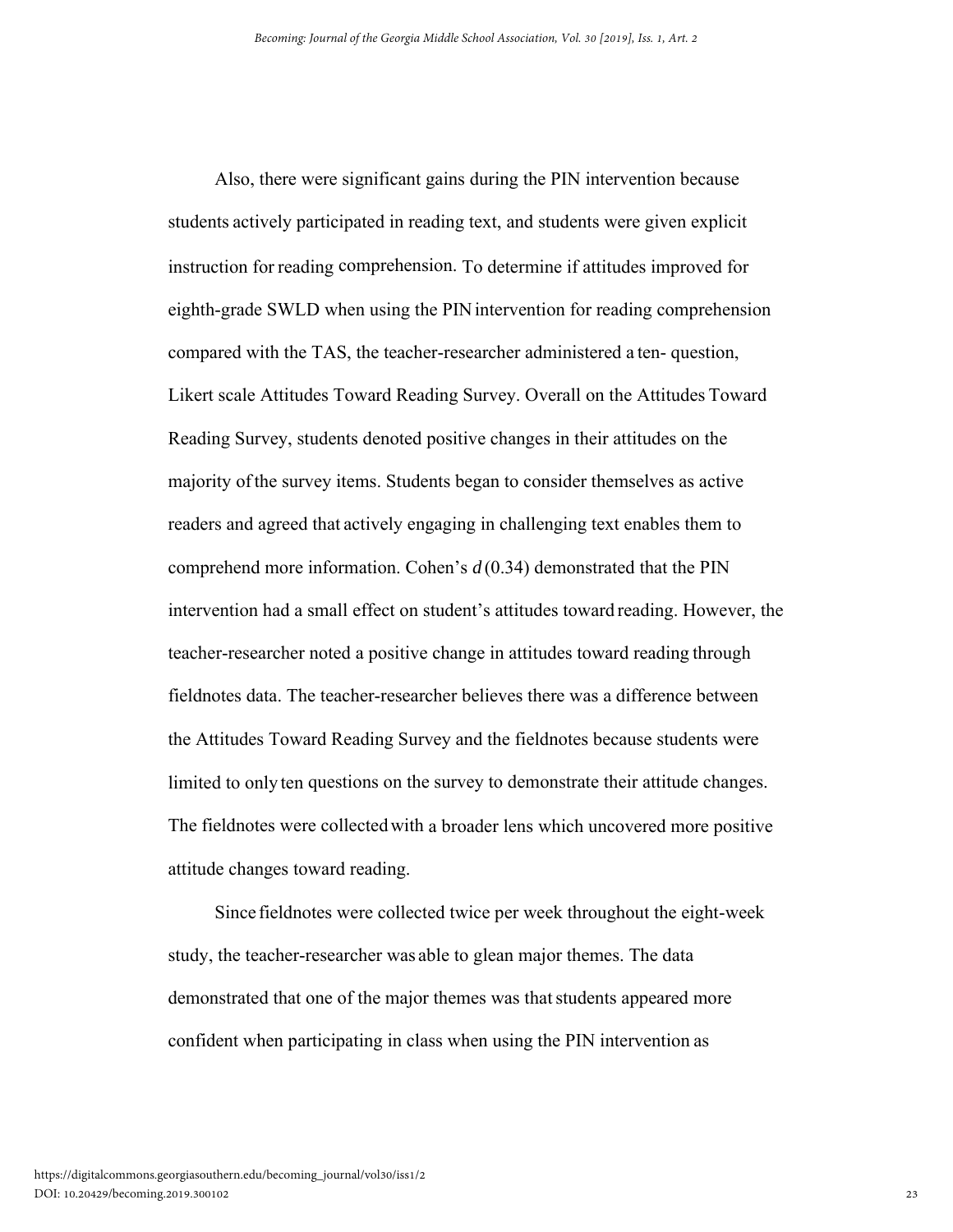compared to the TAS. Also, students demonstrated more positive body language during thePIN intervention, such as eagerness to begin class, sitting up straight, staying awake while reading, and smiling more often. Students' statements during class were more positive than those stated during the TAS. Based on the teacherresearcher's observations during the study, studentswere more positive when using the PIN because students were confident in grappling with a textwhen they learned the PIN strategy. Students were able to analyze a text independently and discussit with confidence using their post-it notes.

 These findings are consistent with Wolff, Isecke, Rhoads, and Madura (2013) who expressed that students who struggle with comprehension risk losing motivation. The fieldnotes fromthe research study showed that students were less motivated when using the traditional means of instruction (TAS), than when using the PIN intervention. When students were struggling with comprehension during the TAS, more students were receiving classroom discipline infractions and were falling asleep in class. Wolff et al. stated that if students continue to struggle with comprehension and therefore, lose motivation, they run the risk of dropping out of school.

 In addition, Fisher and Frey (2014) conducted a study on a reading intervention for middle school students that was based in an after-school setting. Although the parameters of the setting were different, Fisher and Frey (2014) stated that students were more motivated to come to the after-school intervention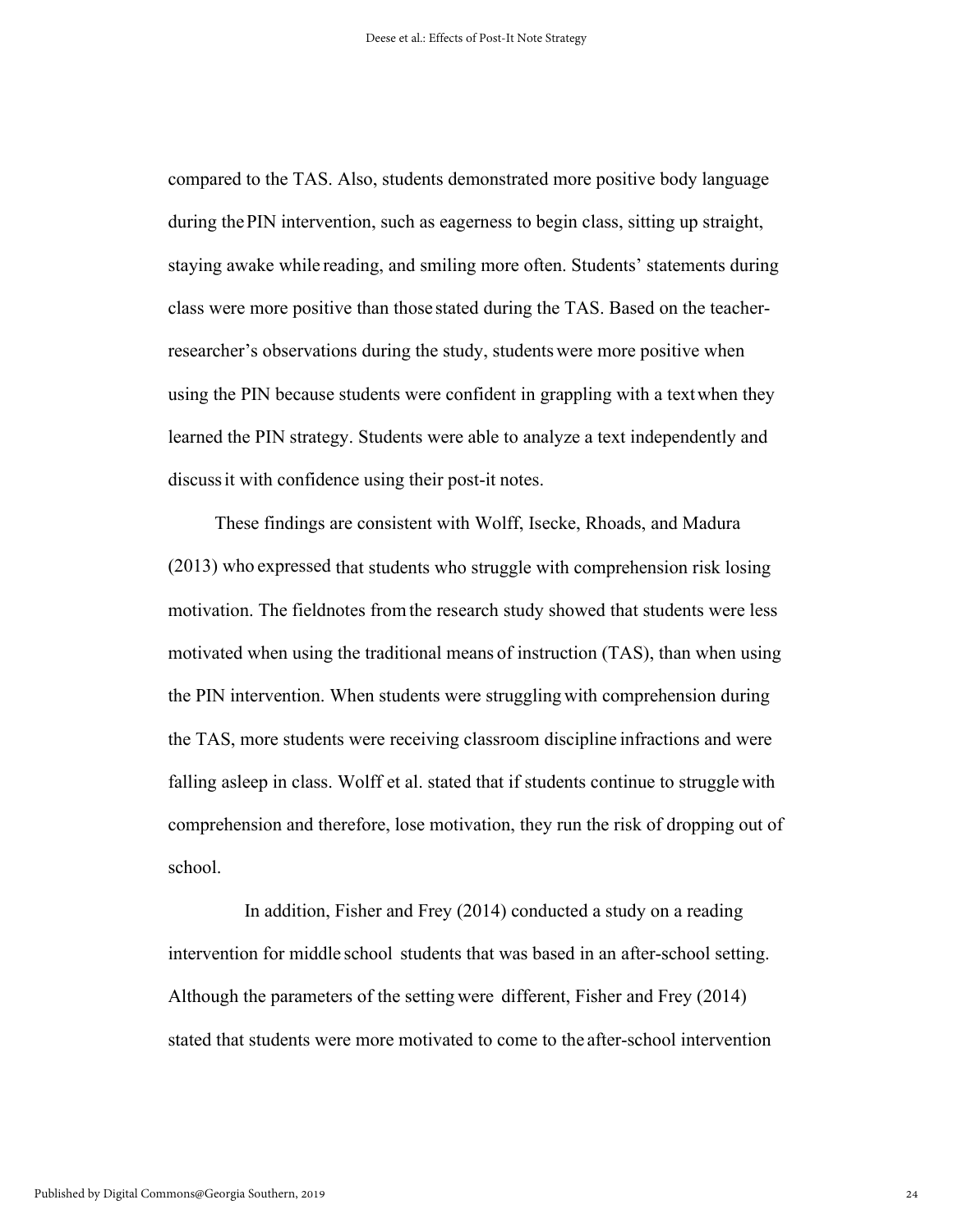than students not participating in the intervention. Fisher and Frey (2014) stated that the students participating in the intervention were more motivated due to the success they were feeling. Fisher and Frey's (2014) findings agreed with the teacher-researcher's findings in that students were more motivated and confident when the intervention was implemented. Fisher and Frey (2014) and the teacherresearcher both observed students participating more in class and having an overall most positive demeanor when the respective interventions were in place. Students who are provided with an organized and consistent intervention are more motivated because they are experiencing success.

 In order to determine if engagement of eighth-grade SWLD increased when using thePIN intervention for comprehension compared with students using the TAS, theteacher-researcher collected data using an Engagement Observation Checklist. The teacher-researcher collected engagement data on each student twice per week denoting a zero for non-existent engagement, a one for inconsistent engagement, and a two for consistent engagement. The data were collected and analyzed after the TAS and after the PIN intervention. Students' consistent engagement increased 40% from the TAS to the PIN intervention. In addition, students' non-existent engagement decreased 29% and students' inconsistent engagement decreased 11% from the TAS to the PIN intervention. Comparisons of the two instructional strategies showed that the PIN intervention yielded higher levels of consistent engagement of reading comprehension of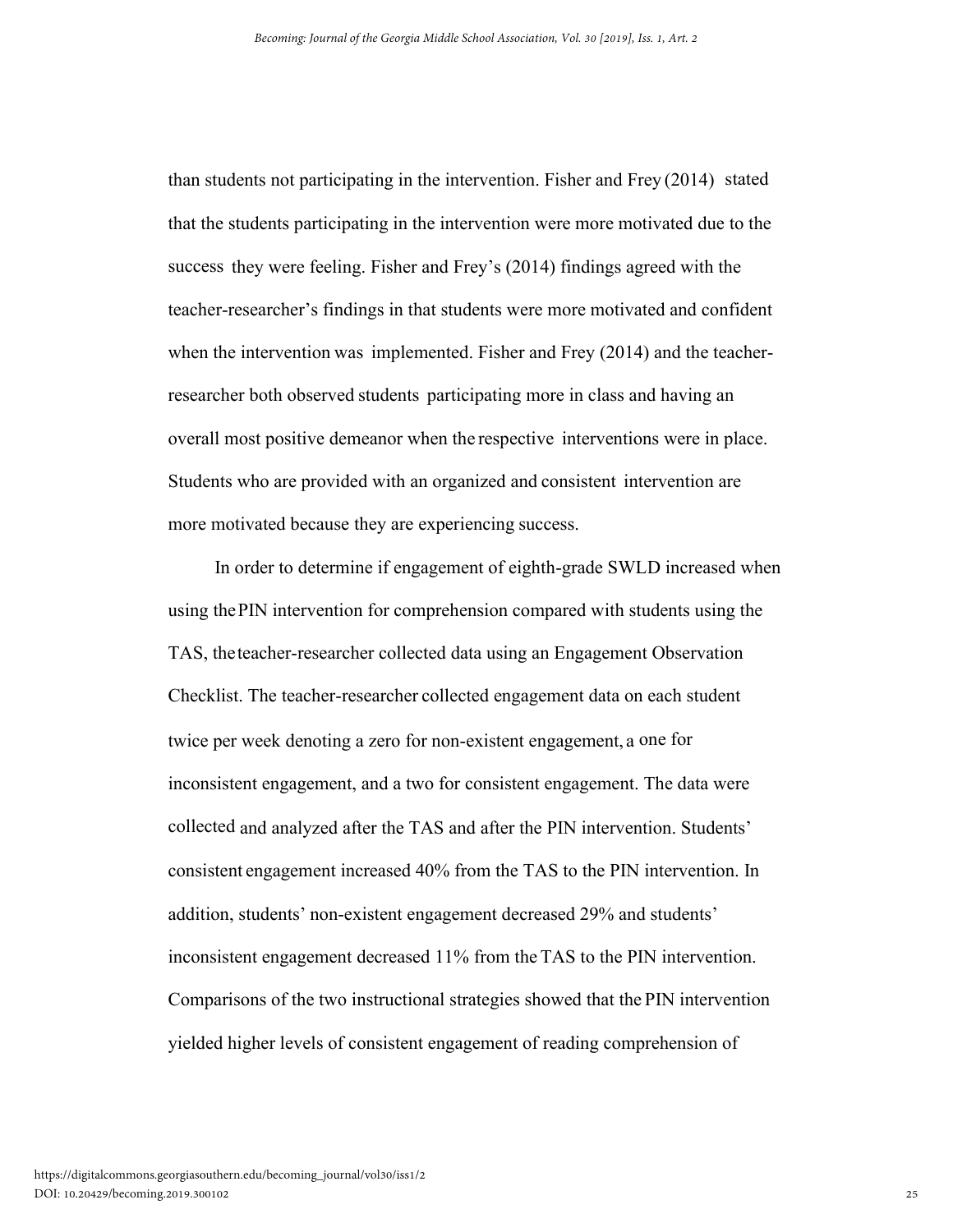eighth- grade SWLD. The conclusion was also supported by analysis of fieldnotes, which indicated that students during the PIN intervention participated more in class than when the TAS was utilized.

 Unrau and Quirk (2014) agree with research findings that engagement is directly related to reading comprehension. Students who consistently engaged in the PIN intervention showed the most achievement gains. Wolff et al. (2013) also expressed that comprehension improves when students are actively engaged in a text. The PIN intervention showed students how to actively engage in a text which improved their overall comprehension. Wolff et al. (2013) elaborated that technology should be implemented to increase engagement. Although the teacherresearcher's study did not include any forms of technology, engagement still increased when the PIN intervention was implemented. Unrau and Quirk (2014), Wolff et al. (2013), and the teacher- researcher's results were similar because students who demonstrated high and consistent levels of engagement yielded higher achievement results in each of the respective studies.

 After collectively analyzing all data sources regarding the current research findings, the teacher-researcher noted that there was an increase in reading achievement, attitudes toward reading, and engagement. Based on the research findings, the PIN intervention had a significant impact on the research participants.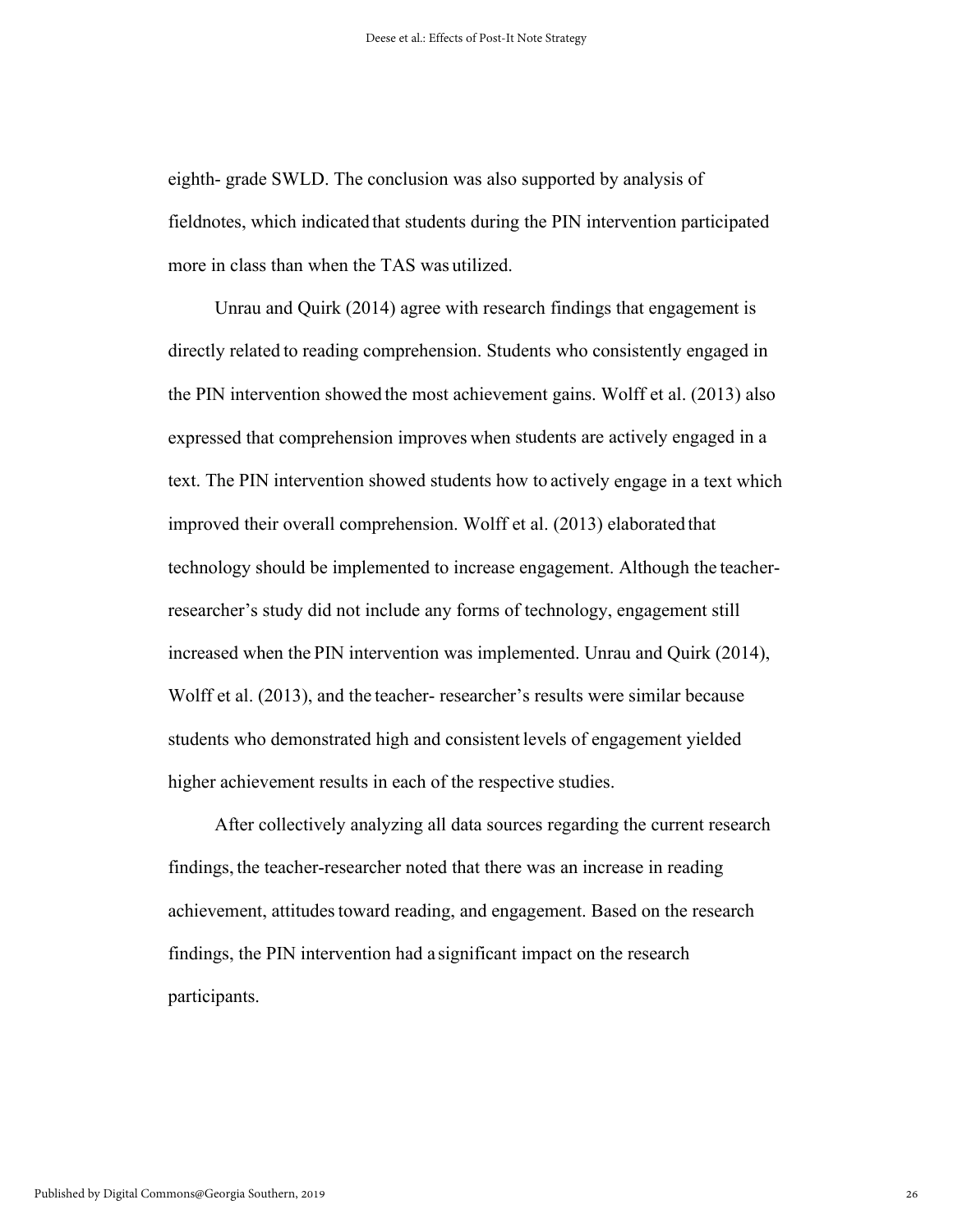### **Significance/Impact on Student Learning**

 According to Williams and Ari (2011), reading comprehension is a necessary skill tomaster because it is a skill necessary to negotiating society, and taking one's place in itsuccessfully. Students with learning disabilities struggle with comprehending text because they process information differently than students without learning disabilities (Hollenbeck, 2013; Hughes& Parker-Katz, 2013; Jitendra & Gajria, 2011; Kim, Linan-Thompson & Misquitta, 2012). In the research school, the school improvement plan addressed the achievement gap in reading. Also, 100% of the students in the teacher-researcher's resource classroom have an Individualized Education Plan (IEP) goal of increasing their reading comprehension skills. The teacher-researcher sought to examine the effects of active reading using the PIN intervention to determine if it positively affected students' achievement, attitudes, and engagement. It became apparent that the intervention helped students learn ways to actively engage in a text to improve their comprehension.

 The results are important because they help demonstrate that the PIN intervention is a successful way to improve students' reading comprehension in terms of achievement, attitudes, and engagement. Lack of proper reading strategies, motivation, and engagement could hinder SWLD from understanding text they read (Hollenbeck, 2013; Hughes & Parker-Katz, 2013; Jitendra, Burgess, & Gajria, 2011; Jitendra, & Gajria, 2011, & Unrau & Quirk, 2014). Discovering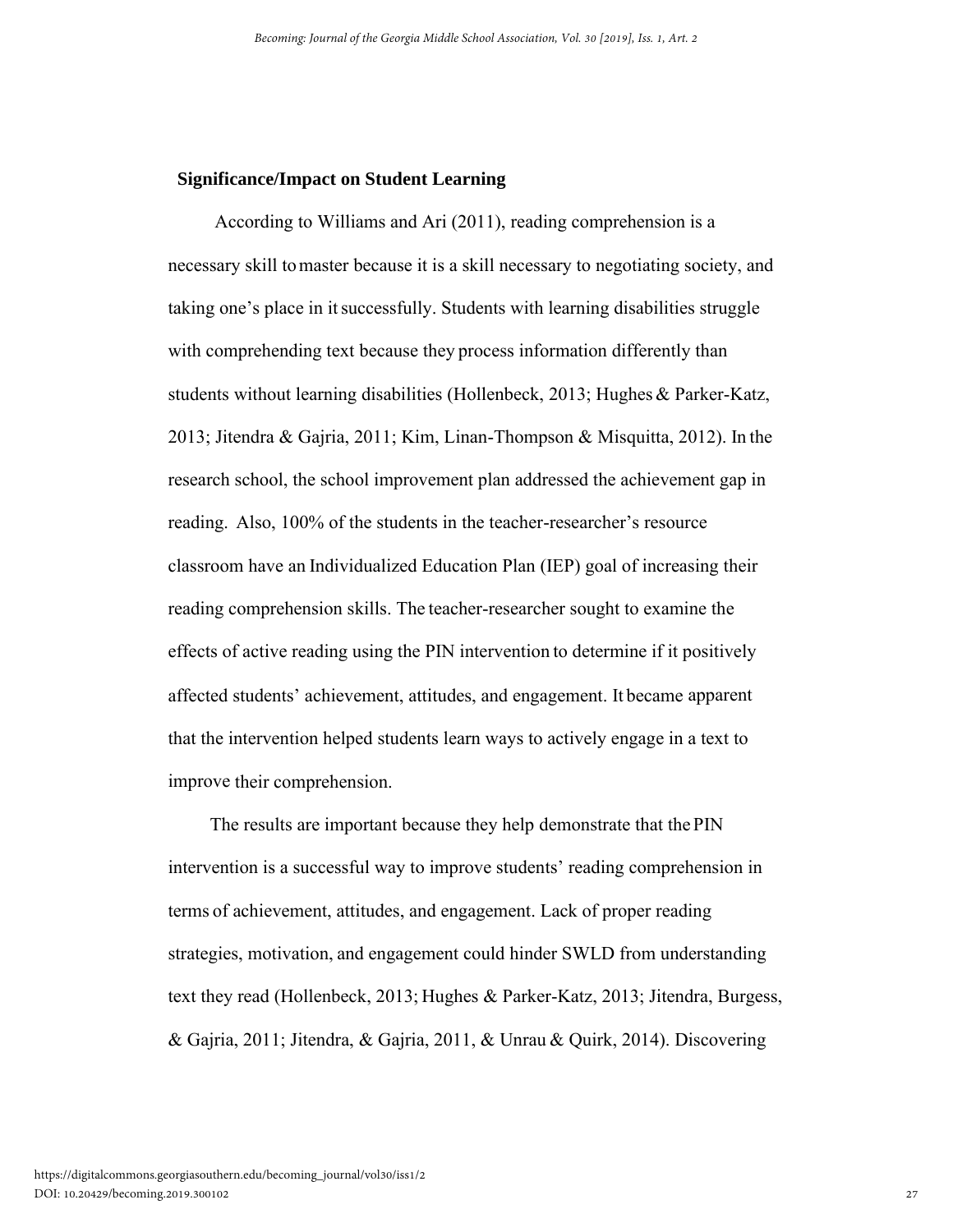ways to help struggling readers become active participants in the process is imperative for any teacher of SWLD, and the post-it note strategy is one meansof achieving this goal.

## **Implications and Limitations**

 The research findings impacted the way the teacher-researcher teaches novel studies to SWLD. Before the research study, the teacher-researcher only utilized the TAS, however, the teacher-researcher learned the importance of incorporating active reading strategies into novel studies. The data demonstrated that reading achievement, attitudes, and engagement improved when students used the PIN intervention. The teacher-researcher has continued to use the PIN intervention with SWLD as the primary form of instruction. The teacherresearcher shared the research findings with the other English Language Arts teachers at the monthly department meeting and shared the findings with all special education teachers during the special education department meeting. The teacher-researcher emphasized the importance of teaching students' ways to actively read a text, such as using the PIN strategy. In order to share the research findings with other teachers in the school district, the teacher-researcher shared the information with the special education facilitator to disseminate to all schools in the county. In general, this research study demonstrated the importance of teaching students' ways to actively engage in reading to improve reading comprehension.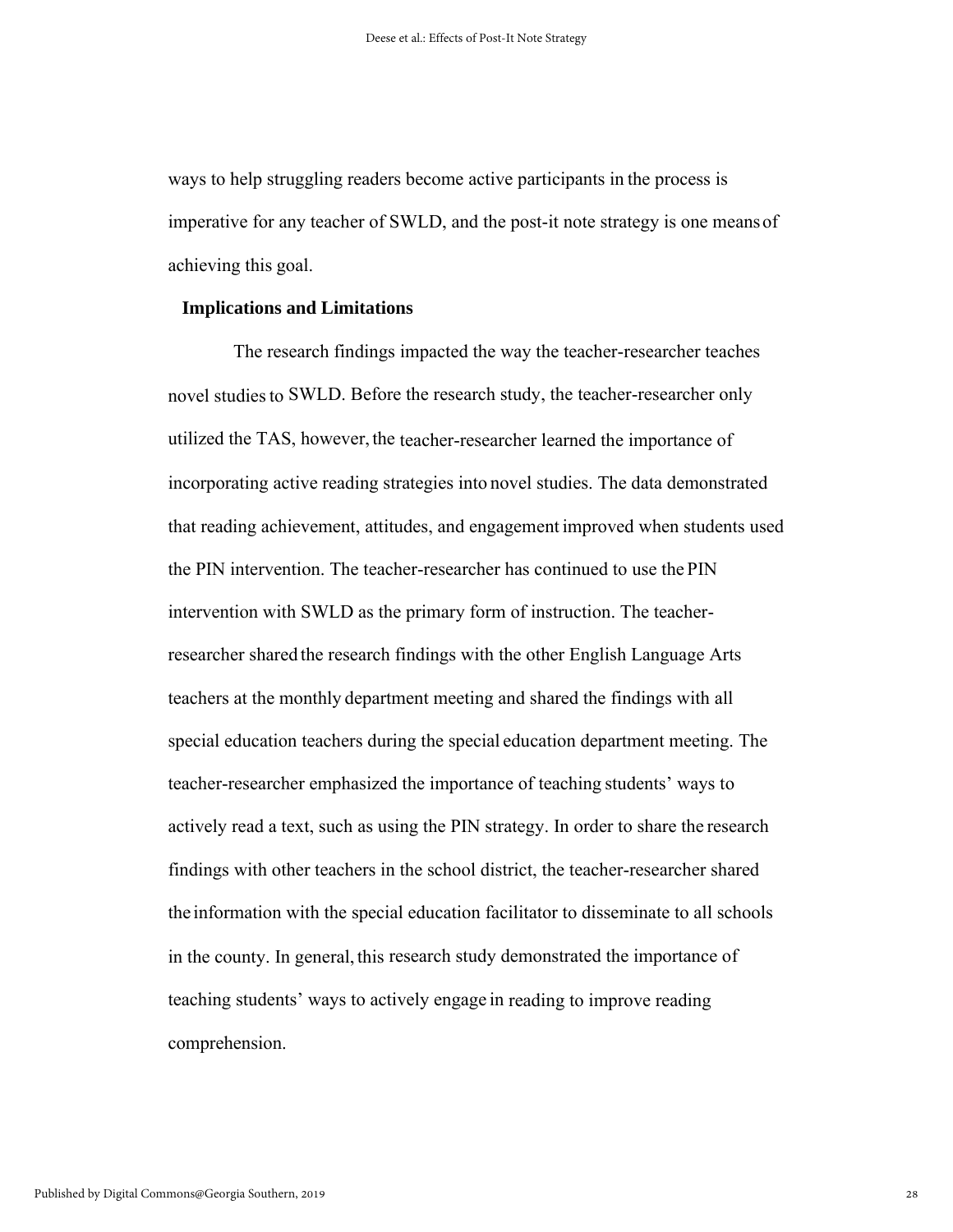A limitation of the study was the narrow population of students who participated. The study was conducted with 12 eighth-grade SWLD. The research results may have been different ifthe population was bigger and the participants were more diverse. Another limitation of the stud was the teacher-researcher's bias in relation to the participant's backgrounds and learning preferences. The teacher-researcher was aware of the students' abilities, motivators, and direct weaknesses that were detailed in each student's IEP.

 In conclusion, the PIN intervention improved students' achievement, attitudes, and engagement toward reading. All students improved their Lexile scores significantly when using post-it notes while reading. Since students in the resource, reading classroom were reading below grade-level, the significant gains in Lexile were important in closing the achievementgap.

 Results from the Attitudes toward Reading survey and field notes showed thatstudents approached reading with a more positive attitude after participating in the PIN intervention. When students had a positive attitude, they were more open to learning and growing as a reader. In addition, students showed significant improvements in engagement during the intervention period. When students were engaged during the intervention, they were gleaning moremeaning from the information they read which improved their overall comprehension. The PIN intervention proved to be successful with improving eighth-grade, SWLD achievement, attitudes, and engagement in reading.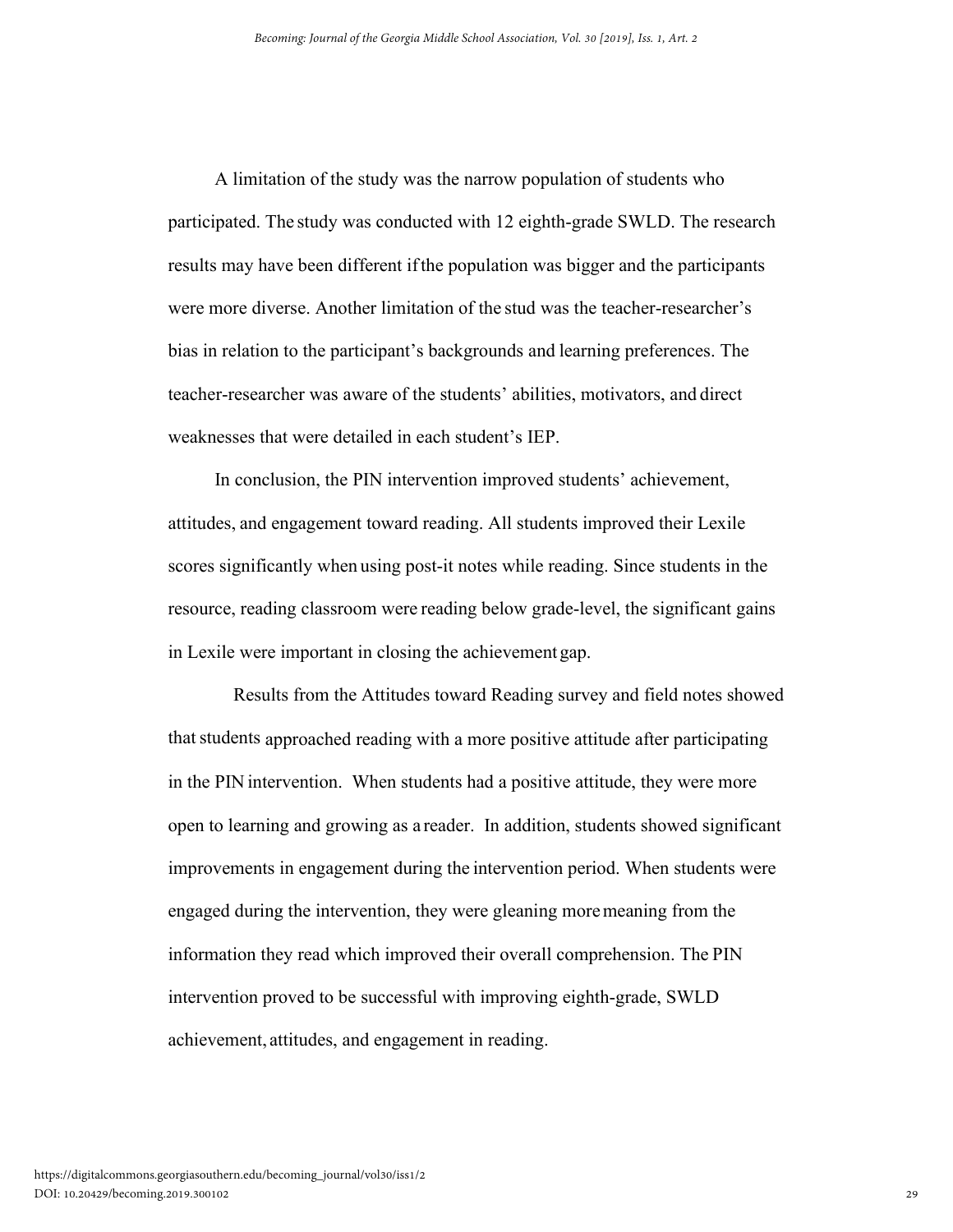## Reference

- Finnegan, E., & Mazin, A. (2016). Strategies for increasing reading comprehension skills in students with autism spectrum disorder: A review of the literature. Education andTreatment of Children, 39(2), 187-219.
- Fisher, D., & Frey, N. (2014). Close reading as an intervention for struggling middle school readers. Journal of Adolescent & Adult Literacy, 57(5), 367- 376. doi:10.1002/jaal.266
- Foster, R. (2011). Passive receivers or constructive readers: Pupils experiences of an encounter with academic history. Teaching History,142, 4-13. Harvey, S., & Goudvis, A. (2013). Comprehension at the core. Reading Teacher, 66(6),23 432-439.
- Hollenbeck, A.R.F. (2013). Beyond talking about books: Implications of the reading comprehension instruction and pedagogical beliefs of a special educator perceived as effective. Learning Disability Quarterly, 36(2), 112- 125. doi:10.1177/0731948712451975
- Hughes, M., & Parker-Katz, M. (2013). Integrating comprehension strategies into social studies instruction. Social Studies, 104(3), 93-104. doi:10.1080/00377996.2012.691570.
- Mahdavi, J., & Tensfeldt, L. (2013). Untangling reading comprehension strategy instruction: Assisting struggling readers in the primary grades. Preventing School Failure, 57(2), 77- 92. doi:10.1080/1045988X.2012.668576.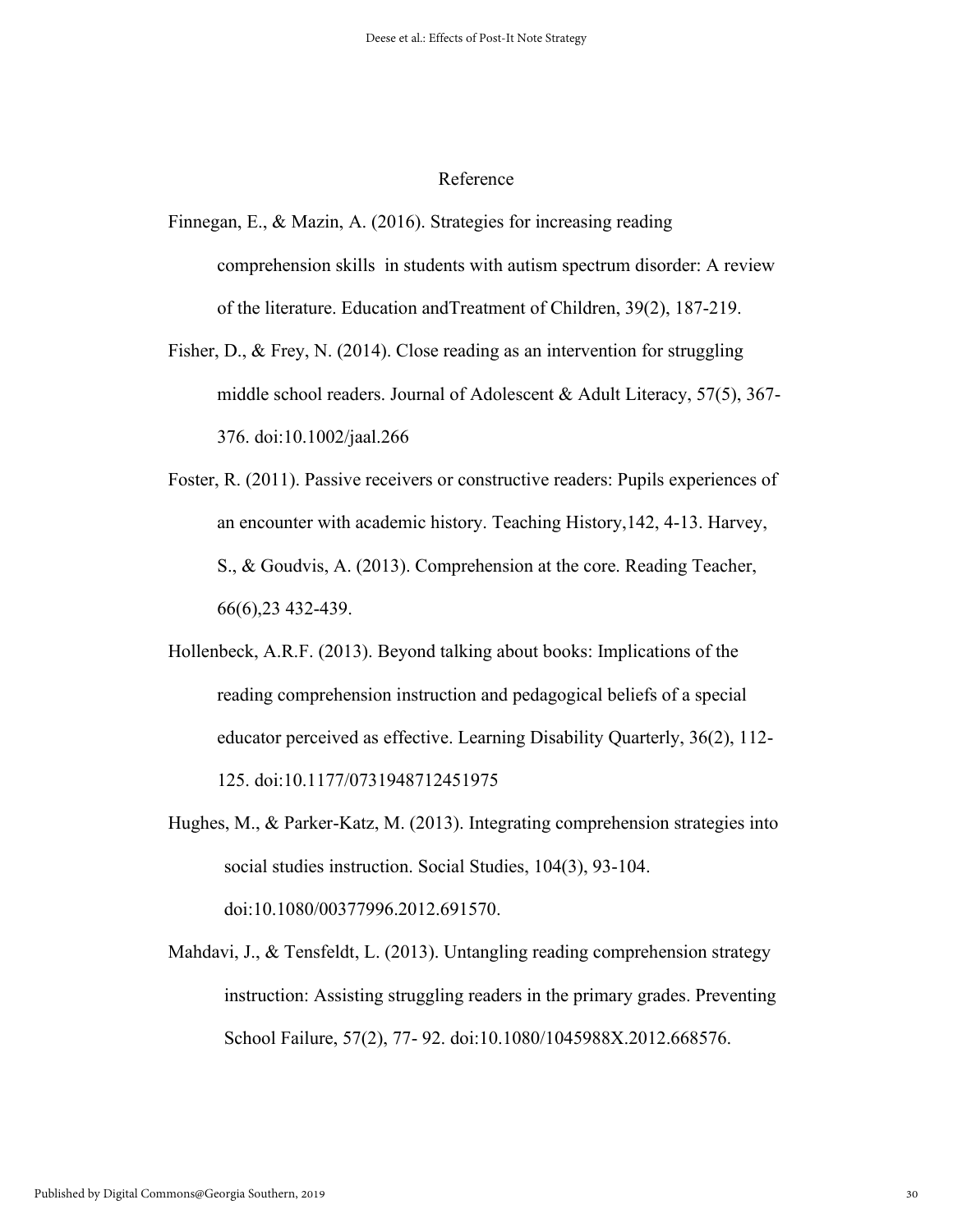- Jitendra, A., Burgess, C., & Gajria, M. (2011). Cognitive strategy instruction for improving expository text comprehension of students with learning disabilities: The quality of evidence. Exceptional Children, 77(2), 135- 159.
- Jitendra, A., & Gajria, M. (2011). Reading comprehension instruction for students with learning disabilities. Focus on Exceptional Children, 43(8), 1-16.
- Kim, W., Linan-Thompson, S., & Misquitta, R. (2012). Critical factors in reading comprehension instruction for students with learning disabilities: A research synthesis. Learning Disabilities Research & Practice, 27(2), 66- 78. doi:10.1111/j.1540 5826.2012.00352.
- National Assessment of Educational Progress. (2016). Retrieved from Nation's Report Card website:

http://www.nationsreportcard.gov/reading\_math\_2015/#reading/acl?grade  $=8$ 

Reed, D., & Vaugh, S. (2012). Comprehension instruction for students with reading disabilities in grades 4 through 12. Learning Disabilities: A Contemporary Journal, 10(1), 16-33.

Scholastic Reading Inventory. (n.d). Retrieved from National Center on Intensive at American Institutes for Research website: http://www.intensiveintervention.org/progress-monitoring/scholastic-

reading-inventory-reading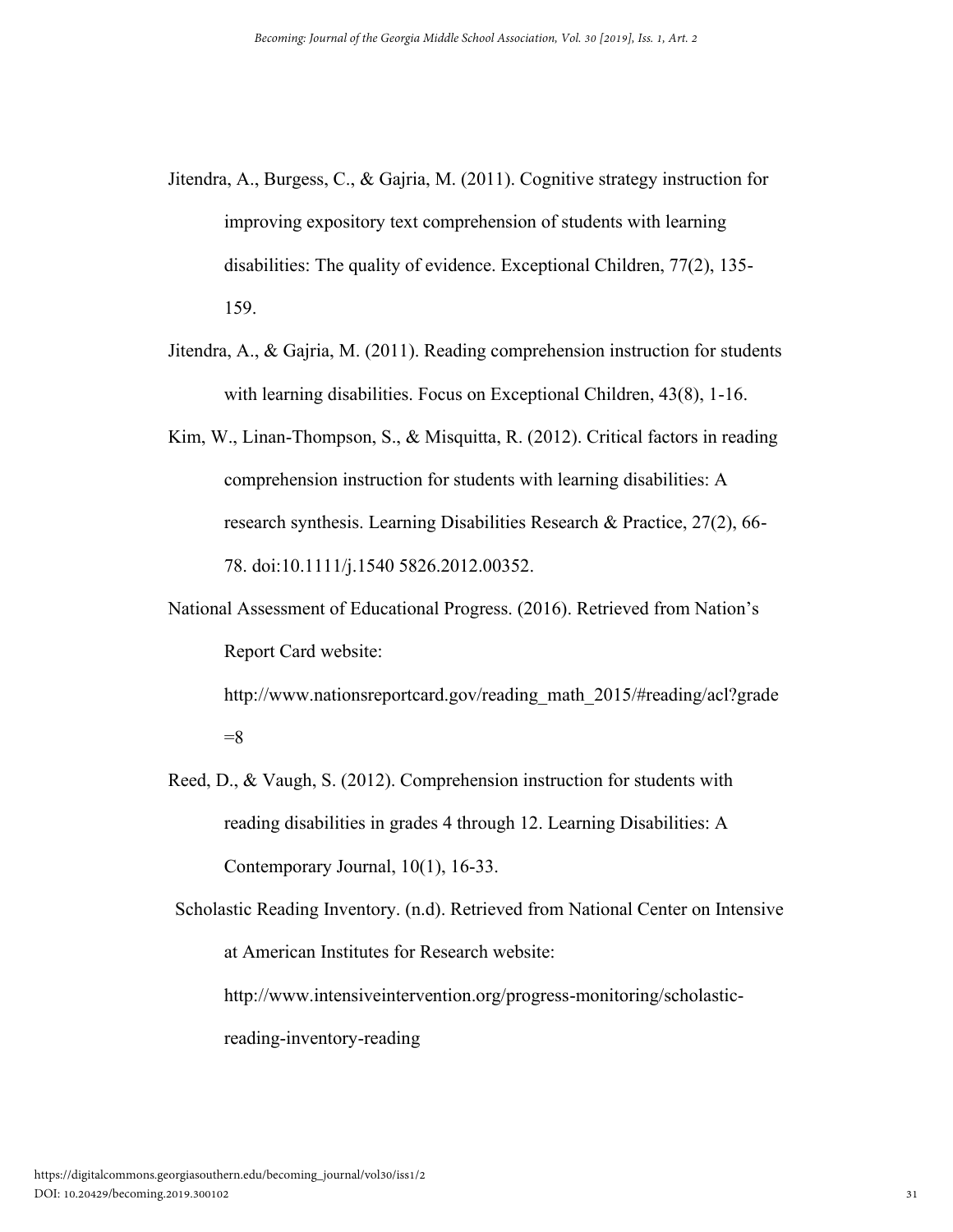- Swanson, E., Wanzek, J., Vaughn, S., Roberts, G., & Fall, A. (2015). Improving reading comprehension and social studies knowledge among middle school students with disabilities. Exceptional Children, 81(4), 426-442. doi:10.1177/0014402914563704
- Unrau, N., & Quirk, M. (2014). Reading motivation and reading engagement: Clarifying commingled conceptions. Reading Psychology, 35(3), 260-284. doi:10.1080/02702711.2012.684426
- U.S. Census Bureau. (2015). State and county quick facts. Retrieved from http://www.census.gov/quickfacts/table/PST045215/00
- Williams, R., & Ari, O. (2011). Measuring college students' reading comprehension ability using cloze tests. Research in Reading, 34(2), 215- 231. doi:0.1111/j.1467-9817.2009.01422.x
- Wolff, E., Isecke, H., Rhoads, C., & Madura, J. (2013). Nonfiction reading comprehension in middle school: Exploring in interactive software approach. Educational research Quarterly, 37(1), 24-46.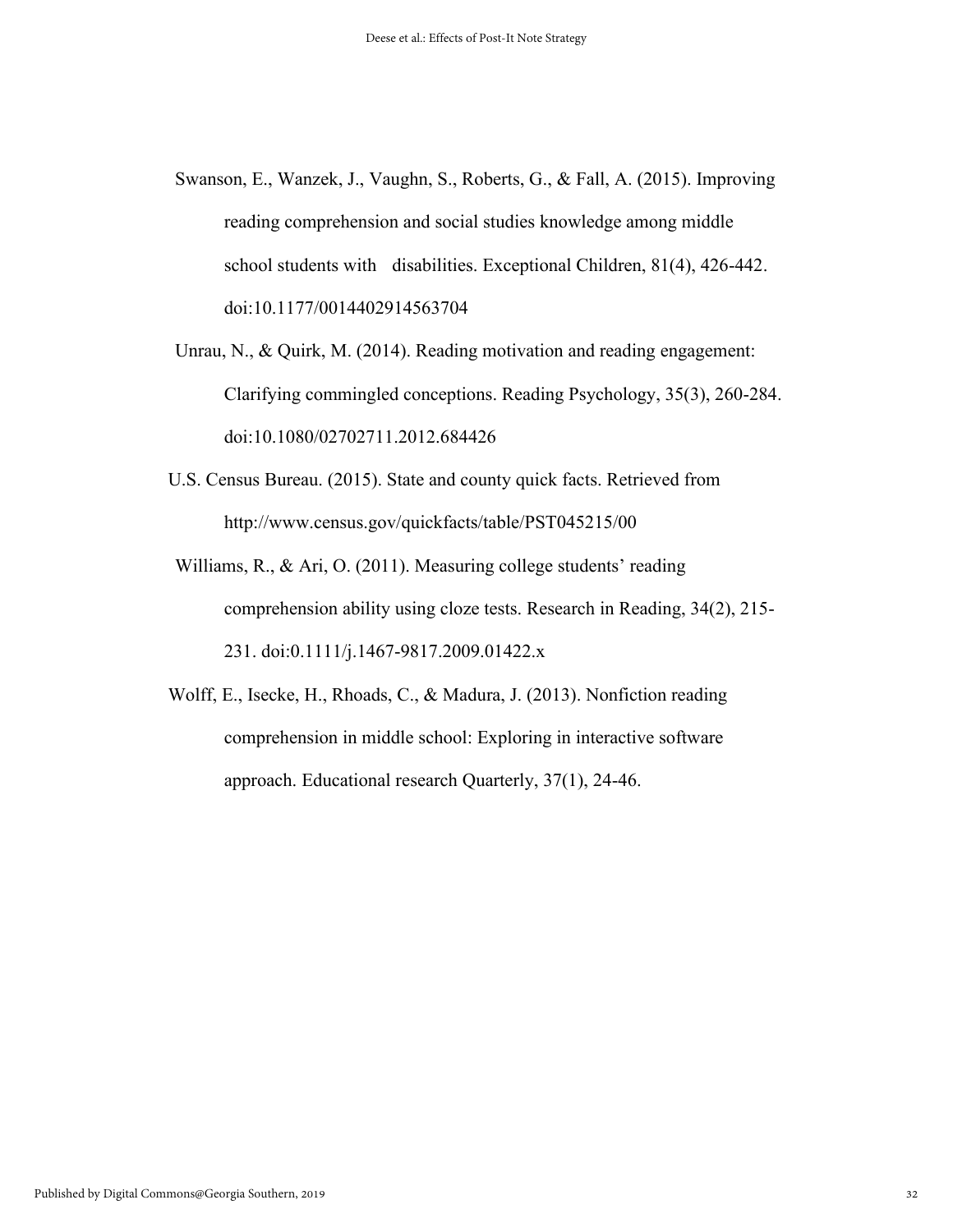# Table 1

# *Demographic Data for the Think-Aloud Strategy Group and the Post-It Note Intervention Group*

| Characteristic                    |                  |               |
|-----------------------------------|------------------|---------------|
| $(N = 12)$                        | ${\bf N}$        | $\frac{0}{0}$ |
| Race                              |                  |               |
| White                             | 9                | 75%           |
| <b>Black</b>                      | 3                | 25%           |
| Hispanic                          | $\boldsymbol{0}$ | $0\%$         |
| Asian                             | $\boldsymbol{0}$ | $0\%$         |
| Gender                            |                  |               |
| Female                            | 10               | 83%           |
| Male                              | $\overline{2}$   | 17%           |
| <b>Students with Disabilities</b> | 12               | 100%          |
| Economically<br>Disadvantaged     | 6                | 50%           |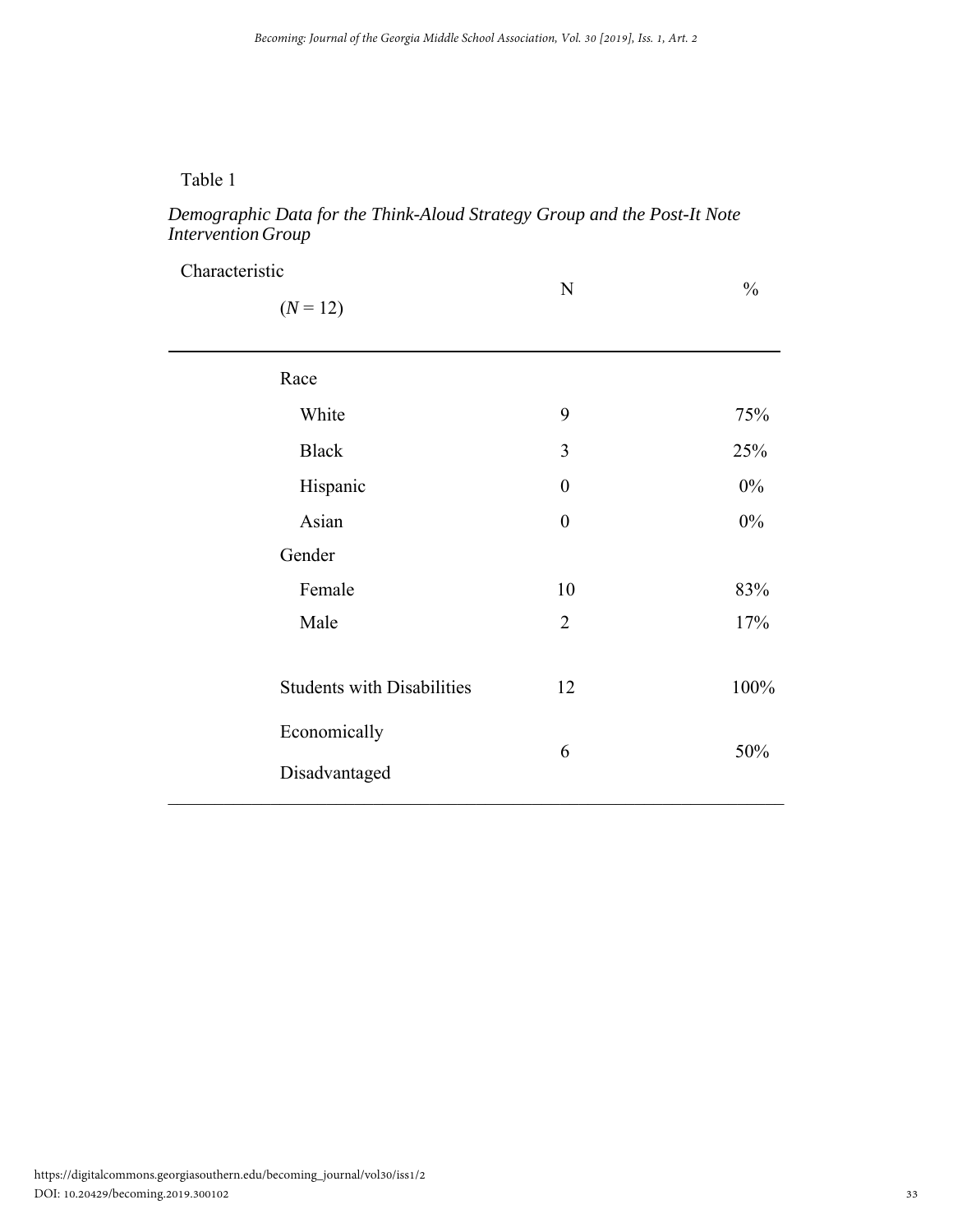# Table 2

| Comparison of Think Aloud Strategy and Post-It Note Intervention Achievement |    |   |              |         |                              |       |
|------------------------------------------------------------------------------|----|---|--------------|---------|------------------------------|-------|
| Strategy<br>Think aloud Strategy<br>(TAS)                                    | n  | M | -SD          | t-value | p                            | d     |
|                                                                              | 12 |   |              |         | $35.58$ 22.05 -5.59 < 001*** | 2 1 1 |
| Post-It Note<br>(PIN)<br>intervention                                        | 12 |   | 104.08 42.70 |         |                              |       |

\*\*\*p < .001\* p < .05, \*\*p < .01,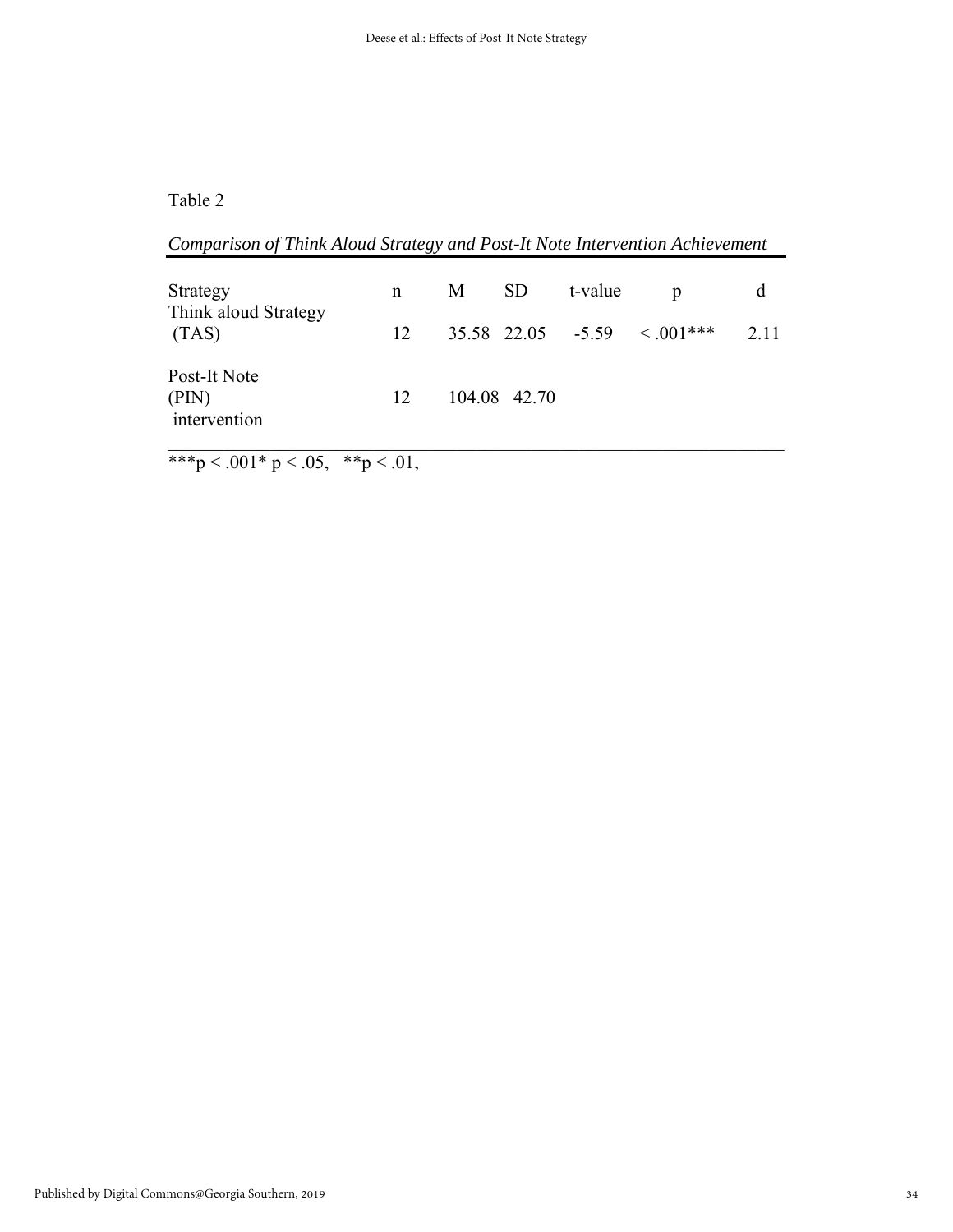| Table 3                                               |  |  |  |
|-------------------------------------------------------|--|--|--|
| Comparison of Attitudes Toward Reading Survey Results |  |  |  |

| Survey Item                                       |                  | <b>TAS</b> |           |           | $\boldsymbol{M}$ |                       | PIN  |           |           | $\boldsymbol{M}$ |
|---------------------------------------------------|------------------|------------|-----------|-----------|------------------|-----------------------|------|-----------|-----------|------------------|
|                                                   | Pre              | Post       | Pre       | Post      | Gain             | Pre                   | Post | Pre       | Post      | Gain             |
|                                                   | M                | M          | <b>SD</b> | <b>SD</b> | Loss             | M                     | M    | <b>SD</b> | <b>SD</b> | Loss             |
| 1. My attitude toward                             | 7.6              | 9.2        | 7.5       | 6.2       | 1.6              | 9.2                   | 11.6 | 6.2       | 14        | 2.4              |
| reading is positive<br>2.If I am getting          | 9.2              | 9.8        | 10.4      | 7.7       | 0.6              | 9.8                   | 11   | 7.7       | 13.3      | 1.2              |
| confused while                                    |                  |            |           |           |                  |                       |      |           |           |                  |
| reading, I know how to                            |                  |            |           |           |                  |                       |      |           |           |                  |
| use strategies to                                 |                  |            |           |           |                  |                       |      |           |           |                  |
| help me understand it                             |                  |            |           |           |                  |                       |      |           |           |                  |
| better.                                           |                  |            |           |           |                  |                       |      |           |           |                  |
| 3.I understand                                    | 7.8              | 7.8        | 4.5       | 5         | $\mathbf{0}$     | 7.8                   | 10.4 | 5         | 10.3      | 2.6              |
| reading more when I                               |                  |            |           |           |                  |                       |      |           |           |                  |
| write down important<br>information from the      |                  |            |           |           |                  |                       |      |           |           |                  |
| book.                                             |                  |            |           |           |                  |                       |      |           |           |                  |
| 4. I ask myself                                   | 7.2              | 8.8        | 6.1       | 8         | 1.6              | 8.8                   | 10   | 8         | 9.4       | 1.2              |
| questions when                                    |                  |            |           |           |                  |                       |      |           |           |                  |
| reading a text.                                   |                  |            |           |           |                  |                       |      |           |           |                  |
| 5. I take time to                                 | $\boldsymbol{7}$ | 8.4        | 3.1       | 4.3       | 1.4              | 8.4                   | 9    | 4.3       | 9.3       | 0.6              |
| reflect on what I read                            |                  |            |           |           |                  |                       |      |           |           |                  |
| after each chapter,                               |                  |            |           |           |                  |                       |      |           |           |                  |
| paragraph, or section of<br>a book                |                  |            |           |           |                  |                       |      |           |           |                  |
| 6. I understand what I                            | 12.4             | 12.4       | 13.6      | 18.8      | $\boldsymbol{0}$ | 12.                   | 11.6 | 18.8      | 16.3      | $-0.8$           |
| read when we read                                 |                  |            |           |           |                  | 4                     |      |           |           |                  |
| together as a class.                              |                  |            |           |           |                  |                       |      |           |           |                  |
| 7. I understand what I                            | 9                | 9.2        | 4.9       | 6.3       | 0.2              | 9.2                   | 8.6  | 6.3       | 5         | $-0.6$           |
| read when I read                                  |                  |            |           |           |                  |                       |      |           |           |                  |
| independently.                                    |                  |            |           |           |                  |                       |      |           |           |                  |
| 8. I consider myself to                           | 9                | 9.2        | 4.9       | 6.3       | 0.2              | 9.2                   | 8.6  | 6.3       | 5         | $-0.6$           |
| be an "active" reader                             |                  |            |           |           |                  |                       |      |           |           |                  |
| instead of a                                      |                  |            |           |           |                  |                       |      |           |           |                  |
| passive reader.                                   |                  |            |           |           |                  |                       |      |           |           |                  |
| 9. I choose books that I                          | 10.8             | 9.8        | 11.5      | 7.8       | $-1$             | 9.8                   | 9.8  | 7.8       | 7.8       | $\theta$         |
| know are easier for me                            |                  |            |           |           |                  |                       |      |           |           |                  |
| (below my targeted                                |                  |            |           |           |                  |                       |      |           |           |                  |
| Lexile Level)                                     |                  |            |           |           |                  |                       |      |           |           |                  |
| 10. I can comprehend                              | 10.4             | 10.2       | 7.5       | 11.3      | $\boldsymbol{0}$ | 10.<br>$\overline{c}$ | 10   | 11.3      | 8.2       | $-0.4$           |
| challenging books if I                            |                  |            |           |           |                  |                       |      |           |           |                  |
| actively engage in a text<br>Total Questions 1-10 | 9                | 9.3        | 3.4       | 4.1       | 0.3              | 9.3                   | 10.0 | 4.1       | 3.5       | 0.8              |
| M and SD                                          |                  |            |           |           |                  |                       |      |           |           |                  |